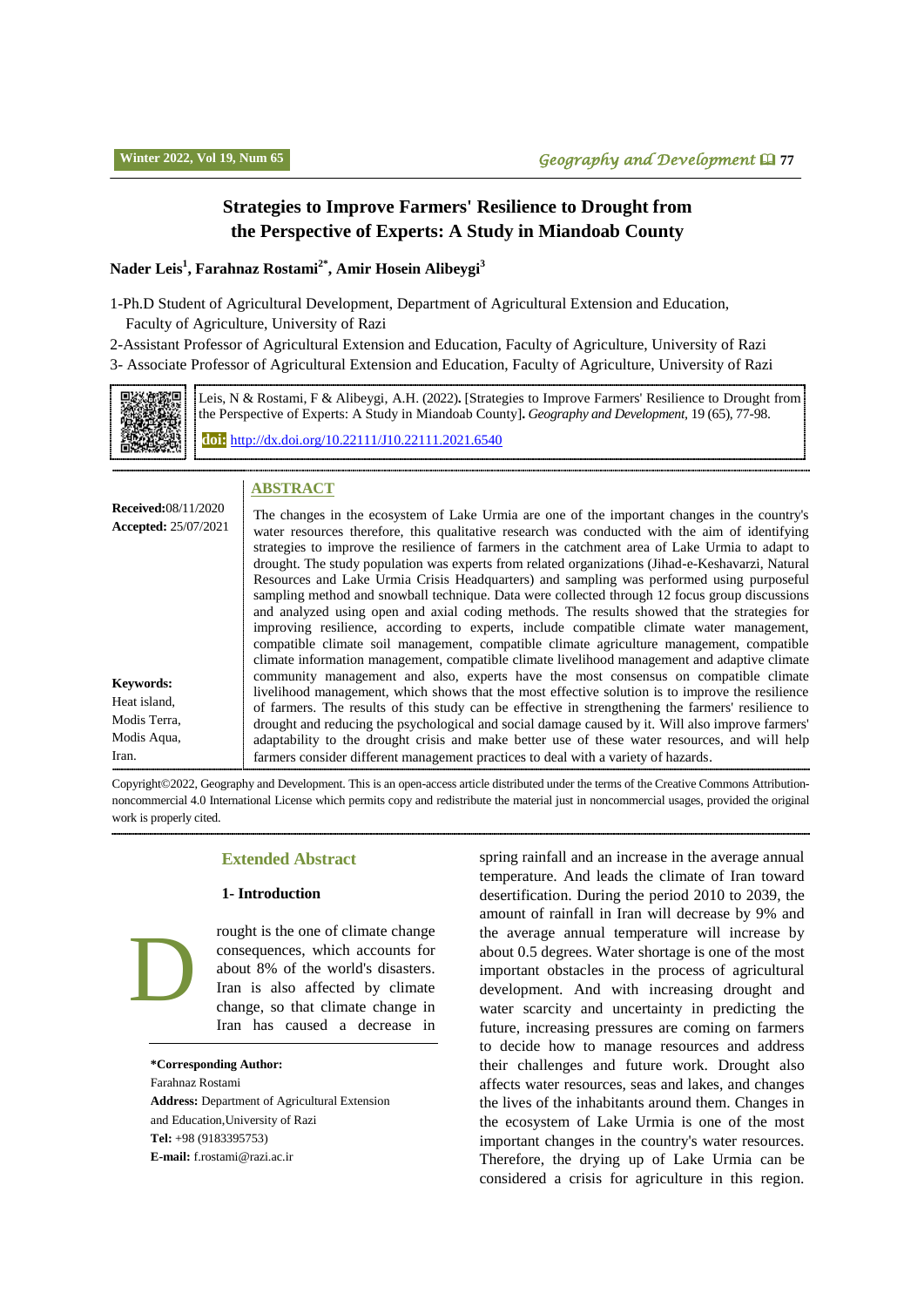# **Geography and Development <b>Q** 78 **Winter 2022, Vol** 19, Num 65

Drying of two rivers, Zarrineh rood and Simineh rood, which are one of the most important and main rivers in the catchment area of Lake Urmia,also have severe environmental, social and economic effects in the field. Decreasing income levels from agricultural and non-agricultural activities, reducing employment, reducing participation, trust and social cohesion, reducing job diversity, reducing economic diversity, land salinization, increasing the economic cost of production, reducing production, there has been rural migration and increased unemployment. With the continuation of the process of reduction and destruction of the lake, Miandoab region will move towards desertification and no doubt in the long run we should expect major biological crises in the region and unconventional population flows in the northwest of the country. Various solutions have been proposed to reduce the risks of drought on human societies.In addition to improving the methods of using water resources, improving management methods and rural life in order to improve resilience has been proposed as one of the new and successful strategies to reduce the harmful effects of drought.

#### **2-Methods and Material**

The present research is a qualitative research in terms of paradigm. The study population was experts from related organizations (Jihad-e-Keshavarzi, Natural Resources and Lake Urmia Crisis Headquarters) and sampling was performed using purposeful sampling method and snowball technique. The transcripts of the interviews were analyzed using the conventional content analysis technique. Data were collected through 12 focus group discussions and analyzed using open and axial coding methods. The required data were collected through 12 centralized group discussions and analyzed using content analysis and open and axial coding.

#### **3-Results and Discussion**

The results showed that strategies to promote resilience according to experts include compatible climate water management, compatible climate soil management, compatible climate agronomic management, compatible climate information management, compatible climate livelihood management and compatible climate community management .Adaptive climate water management can play an important role in increasing soil fertility and preventing its degradation in reducing water consumption and maintaining soil moisture. Soilcompatible soil management emphasizes on strengthening and maintaining soil moisture and subclasses Includes on maintaining moisture and increasing soil permeability, emphasizing organic fertilizers, managing fertilizer consumption, proper tillage, reducing machine traffic, soil testing and maintaining and improving agricultural lands. Aggregate climate management has focused on planting management to reduce water consumption and management of field operations. Consistent climate information management emphasizes accurate and timely information and strengthens the knowledge of villagers, as well as encouraging them to improve farming methods. Climate-friendly livelihood management, support for local industries and businesses, support for the development of rural processing and packaging industries, risk management to deal with drought, sales management with emphasis on local markets, diversification of production and employment in rural communities.

#### **4-Conclusion**

It focuses on business development, industrial development, and diversification of farmers' sources of income. Adaptive climate community management emphasizes strengthening social cohesion and the culture of participation in rural areas and includes increasing the participatory use of facilities and inputs, increasing participation and social cohesion, and increasing the use of the power of local institutions. It also seeks to increase the physical and mental strength of society. Experts and experts had the most consensus in the field of climate livelihood management, which shows that the most effective strategy is to promote resilience in their view. It will also improve farmers' resilience to drought crises, enable better use of these water resources, and help farmers consider different management practices to deal with a variety of hazards. In the other word The results of this study can be effective in strengthening the farmers' resilience to drought and reducing the psychological and social damage caused by it. Will also improve farmers' adaptability to the drought crisis and make better use of these water resources, and will help farmers consider different management practices to deal with a variety of hazards.

**Keywords:**Farmers, Resilience Strategies, Drought, Miandoab, Experts.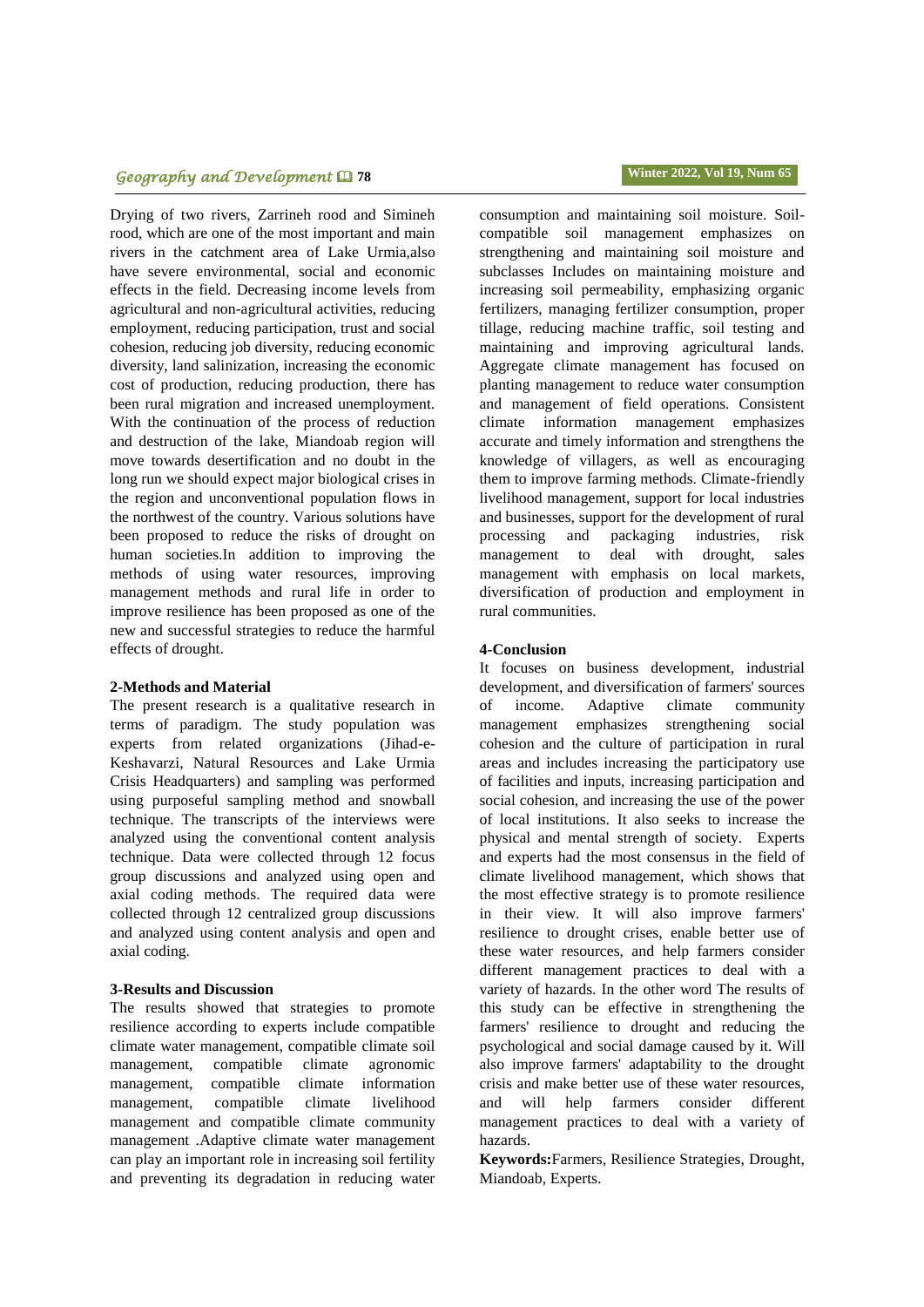#### **5-References**

- Ahmad Alei, Jamal., And Rezaei, Reza (2010). Investigating the reasons for the lack of acceptance of farmers in Miandoab plain in the field of establishing water users' organizations. Iranian Journal of Irrigation and Drainage, 4 (3), 407-397. <https://elmnet.ir/article>
- Ahmadian, Reza., And Khodakarami, Farhad. (2018). Planning for optimal urban resilience against environmental hazards (Flood study in Qeydar city), International Conference on Interdisciplinary Studies in Management and Engineering, University of Tehran, Modger Management Research Institute. <https://civilica.com/doc>
- Ismail nejad, Morteza., And Pudineh, Mohammad Reza.<br>(2017). Assessing adaptation to climate change in adaptation to climate change in rural areas of southern South Khorasan. Journal of Natural Hazards, 6 (11), 100-85. <https://jneh.usb.ac.ir/article>
- Ismail nejad, Morteza., And Alijani, Bahlool. (2017). Analysis and ranking of adaptation strategies to climate change from the perspective of local people studied: Sistan plain. Environmental Hazards, 4 (1), 72-63. <http://ensani.ir/fa/article>
- Amirkhani, Setareh., And Chizari, Mohammad. (2009). Investigating the effective factors in the type of management of wheat farmers in Varamin city in the field of drought. Proceedings of the 3rd Iranian Congress of Agricultural Extension and Education and Natural Resources. Mashhad: Iranian Agricultural Extension and Education Association. <https://wikiroosta.ir/>
- Hosseinabadi, Atieh., And Khan Mohammadian, Enayatollah (2018). Assessing and analyzing the relationship between social capital and farmers' resilience to drought. Fourth International Conference on New Findings in Agricultural Sciences, Natural Resources and Environment, Tehran: Association for the Development and Promotion of Basic Sciences and Technologies. <https://www.sid.ir/fA/Journal/ViewPaper.aspx>
- Heidari Sarban, vakil., And Majnuni Tutakhaneh, Ali. (2016). The role of livelihood diversity in the resilience of rural households around Lake Urmia against drought. Spatial Analysis of Environmental Hazards, 3 (4), 70-49. <http://ensani.ir/fa/article>
- Khaledi, Fakhreddin., Zarafshani, Kiomars., Mirkzadeh, Ali Asghar., And Sharafi, Lida. (2015). Investigating the Factors Affecting Farmers' Adaptability to Climate Change Case Study: Wheat Farmers in Sarpol-e Zahab County, Kermanshah Province. Rural Research, 6 (3), 678-65. <https://scholar.google.com/scholar>
- Darand, Muhammad. (2015). Assessing and recognizing climate change in Iran in recent decades. Iranian Watershed Management Science and Engineering, 9 (30), 14-1. <https://www.sid.ir/fa/journal/ViewPaper.aspx>
- Dehghan, Pouyan., Valizadeh, Sara., And Khosravi, Hassan. (2015). Investigation of drying factors of Lake Urmia and its restoration strategies. The Second National Conference on Water, Man and Earth, Isfahan, Isfahan Tourism Developers Company. <https://civilica.com/doc>
- Rezaei, Ruhollah., Ishaqi, Seyed Reza., And Safa, Leila (2011). Traditional methods in water resources management to deal with drought with emphasis on indigenous agricultural knowledge. International Conference on Traditional Knowledge of Water Resources Management, Yazd: International Center for Aqueducts and Historic Water Structures. <https://civilica.com/doc>
- Rafieian, Mojtaba., Rezaei, Mohammad Reza., Asgari, Ali., Parhizkar, Akbar., And Shayan, Siavash. (2011). Explain the concept of resilience and its indexing in community-based accident management (CBDM). Space Planning and Planning, 15 (4), 42-19. <http://ensani.ir/fa/article>
- Savari, Muslem., And Shokati Amghani, Mohammad (2019). Identifying adaptation strategies for small-scale farmers in the face of drought in West Azerbaijan province. Spatial Planning, 9 (4), 42-17. <https://www.sid.ir/fa/journal/ViewPaper.aspx>
- Sayyah Mofazli, Ardeshir., And Rahmati, Fatemeh Sadat. (2017). Modeling the participation of local communities in the revitalization of Lake Urmia through the establishment of sustainable agriculture. Tehran, Published by: Mehr Sadegh, First Edition, PP. 15-14. [http://www.wetlandsproject.ir/publications/books/detail/](http://www.wetlandsproject.ir/publications/books/detail/Modeling-Local-Community-Participation-in-Lake-Urmia-Restoration/1004/view/) [Modeling-Local-Community-Participation-in-Lake-](http://www.wetlandsproject.ir/publications/books/detail/Modeling-Local-Community-Participation-in-Lake-Urmia-Restoration/1004/view/)[Urmia-Restoration/1004/view/.](http://www.wetlandsproject.ir/publications/books/detail/Modeling-Local-Community-Participation-in-Lake-Urmia-Restoration/1004/view/)
- Seyed Akhlaghi, Seyed Jafar., And Taleshi, Mustafa. (2018). Improving the resilience of local communities Future strategy to deal with the studied drought: Hablehroud watershed. Nature of Iran, 3 (3), 68-60. [https://irannature.areeo.ac.ir/article\\_116783.html](https://irannature.areeo.ac.ir/article_116783.html)
- Sharifi, Zeinab., Nouripour, Mehdi., And Sharifzadeh, Maryam. (2017). Vulnerability analysis of rural households in the central part of Dena city: application of sustainable livelihood framework. Journal of Spatial Analysis of Environmental Hazards, 4 (2), 36-19. <https://www.sid.ir/fa/journal/ViewPaper.aspx>
- Azizi Khalkheili, Taher., Zamani, Gholam Hossein., And Karami, Ezatullah. (2016). Farmers' adaptation to climate change: existing problems and obstacles and proposed solutions. Agricultural Economics and Development Research.3 (30), 159-148. <http://ensani.ir/fa/article>
- Anabestani, Ali Akbar., Javanshiri, Mehdi., Mahmoudi, Hamideh., And Darban Astana, Mohammad Reza. (2017). Spatial analysis of the resilience level of rural settlements against environmental hazards (Case study: Central part of Farooj city). Spatial Analysis of Environmental Hazards, 3 (4), 38-17. <http://ensani.ir/fa/article/391936/>
- Fani, Zahra., And Marufi, Ayub. (2017). Investigation of the effects of Lake Urmia drought on the natural and human environmental vulnerability of the surrounding area. Journal of Environmental Extension, 58, 4-2. [https://www.envjournal.ir/article\\_60421.html](https://www.envjournal.ir/article_60421.html)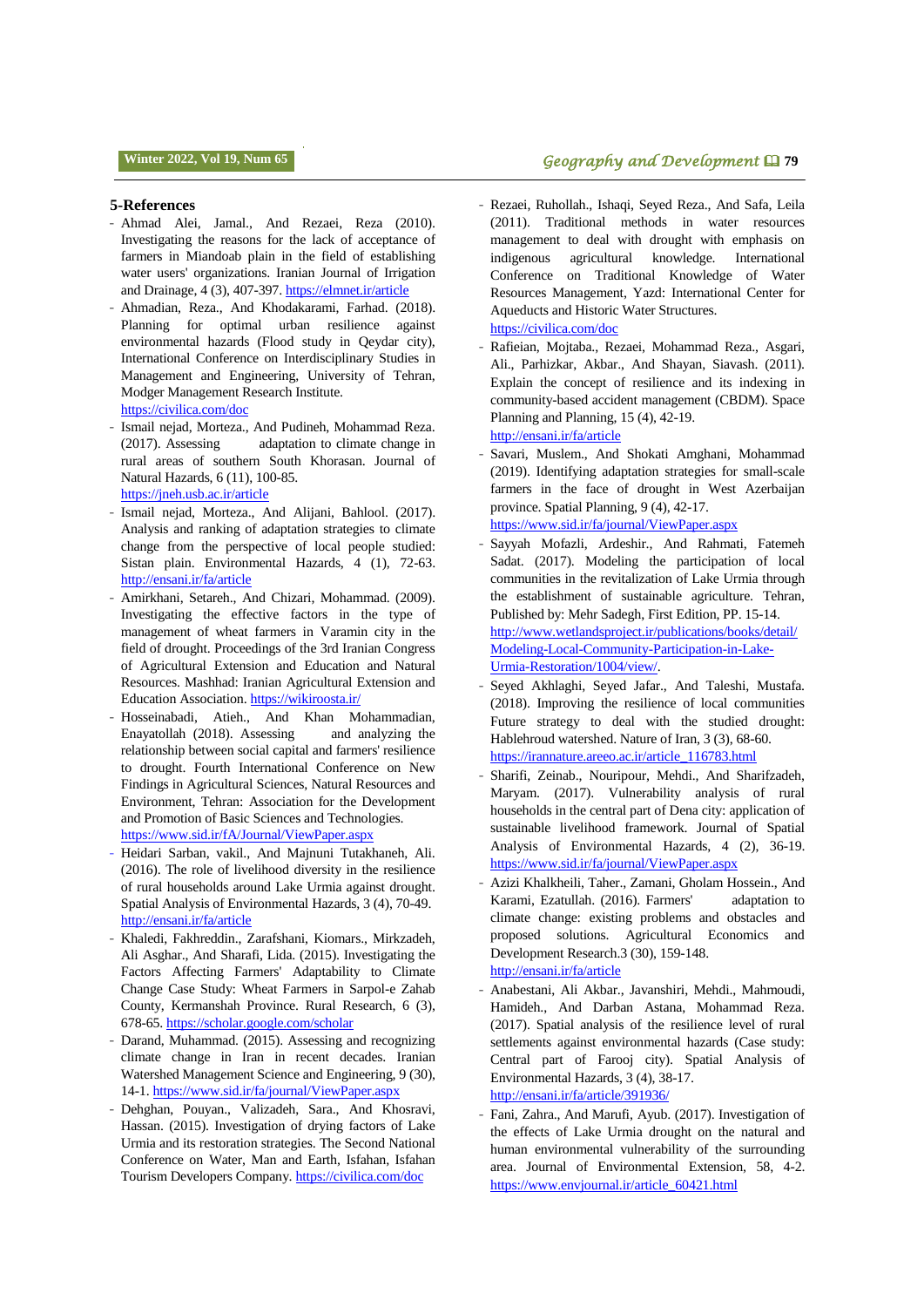# **geography and Development <b>** $\Box$  80 **Winter 2022, Vol** 19, Num 65

- Karimi Kakhki, Mustafa., And Sepehri, Ali. (2010). Trends in climate change during two periods in Hamedan and Tabriz. Journal of Soil and Water Knowledge, 20 (4), 169-143.

<https://scholar.google.com/scholar?q>

- Goli, Ali., Irannejad, Ramin., And Sadeghi Jadidi, Elham. (2016). Consequences of drying of Lake Urmia in its western and eastern villages. Journal of Space Economics and Rural Development, 6 (1), 116-114. <https://serd.khu.ac.ir/article-1-2728-fa.html>
- Majnuni Tutakhaneh, Ali., Heidari Sarban, Vakil., And Mofrah Bonab, Mojtaba. (2017). Investigating the effects of drought on Lake Urmia on changes in the resilience of rural settlements. Rural Research and Planning, 6 (4), 89- 67. <http://ensani.ir/fa/article/377596/>
- Welai, Muhammad. (2013). Diversification of Rural Economy for Realization of Sustainable Development (Case Study: North Merhamatabad District), Master Thesis in Literature and Humanities, Zanjan University. <http://ensani.ir/fa/article/362625/>
- Hasheminia, Majid. (2004). Water Management in Agriculture, Ferdowsi University of Mashhad Press. <https://www.adinehbook.com/gp/product/9643860442>
- UNICEF (2007). Climate change and children. United Nations Development Program; United Nations Environment Program, United Nations Convention on Climate Change and the World Health Organization. <https://www.sid.ir/fa/journal/ViewPaper.aspx?id=106572>
- Arouri, M. Nguyen, C., and Youssef, A. B. (2015). Natural disasters, household welfare, and resilience: evidence from rural Vietnam. World development, 70, 59-77.

<https://scholar.google.com/scholar?q>

- Bruneckiene, Jurgita., Pekarskiene, Irena., Palekiene, Oksana., and Simanaviciene, Zaneta. (2019). An Assessment of Socio-Economic Systems' Resilience to Economic Shocks: The Case of Lithuanian Regions, Sustainability, 11, 566. doi:10.3390/su11030566. <https://scholar.google.com/scholar?q>
- Cinner, J., Fuentes, M.M.P.B., & Randriamahazo, Herilala. (2009). Exploring Social Resilience in Madagascar's Marine Protected Araea. Ecology and Society, 14(1[\).](https://scholar.google.com/scholar?q) <https://scholar.google.com/scholar?q>
- [Darnhofer,](https://www.tandfonline.com/author/Darnhofer%2C+Ika) Ika., Fairweather, [John., &](https://www.tandfonline.com/author/Fairweather%2C+John) [Moller,](https://www.tandfonline.com/author/Moller%2C+Henrik) Henrik. (2010). Assessing a farm's sustainability: insights from resilience thinking. International Journal of Agricultural Sustainability, 8(3), 186-198.

<https://www.researchgate.net/publication>

- Dhraief, Zied Mohamed., Dhehibi, Boubaker., Hassen, Hamed Daly., Zlaoui, Meriem., Khatoui, Chaima., Jemni, Sondes., Jebali, Ouessama., and Rekik, Mourad. (2019). Livelihoods Strategies and Household Resilience to Food Insecurity: A Case Study from Rural Tunisia. Sustainability, 11, 907.

<https://scholar.google.com/scholar?q>

- Hang, N.T.T., Cuong, T. H., Hong, N. T. K., Azadi, H., and Lebailly, Philippe. (2016). Factors contributing to household-resilience capacity to farming risks: Casestudy ofclam farming in Thai Binhprovince, Vietnam. [https://orbi.uliege.be](https://orbi.uliege.be/)
- Huang, x, Li, H, Zhang, x, & Zhang, xi. (2018). Land use policy as an instrument of rural resilience – The case of land withdrawal mechanism for rural homesteads in China [https://www.researchgate.net](https://www.researchgate.net/)
- Gautam, M. (2006). Managing Droughtin Sub-Saharan Africa: policy perspectives. Invited Paper Prepared for a Panel Sessionon Drought: Economic Conse- quencesand Policies for Mitigation, at the IAAE Conference, GoldCoast, Queens land, Australia, August 12–18. [https://ideas.repec.org/p/ags/iaae06/25608.html.](https://ideas.repec.org/p/ags/iaae06/25608.html)
- 34. Gunderson, L.H., and Holling, C.S. (2002). Panarchy: understanding transformations in human and natural systems, Island Press, Washington, D.C., USA.
- https://islandpress.org *› books › panarchy*
- King, Debra., Lane, Anna., MacDougall, Colin., & Greenhill, Jennene. (2009). The Resilience and Mental Health and Wellbeing of Farm Families Experiencing Climate Variation in South Australia. National Institute of Labour Studies Incorporated, 2009.

[https://www.betterhelp.com/](https://www.googleadservices.com/pagead/aclk?sa=L&ai=DChcSEwiI2_6XsfrzAhWNAIsKHbJnAPUYABACGgJlZg&ohost=www.google.com&cid=CAESQOD2P1pAYgpHrjdnrGoiMHrYiRPKZ5yf-Gylns3FwQNB-uomW1xhOMXTLZCiw3-K6R4jSswpKLFpn_JEKPpzJYU&sig=AOD64_27EqztHsx_EEHzCtgSdEACgOHzBQ&q&adurl&ved=2ahUKEwjZ-O-XsfrzAhWkTeUKHY5mBvcQ0Qx6BAgDEAE)

- Liu, Wenbin., Sun, Fubao., Lim, Wee Ho., Zhang, Jie., Wang, Hong., Shiogama, Hideo., and Zhang, Yuqing. (2018). Global drought and severe drought-affected populations in 1.5 and 2ºC warmer worlds. Earth Syst. Dynam, 9, 267–283. <https://esd.copernicus.org/articles>
- Maracchi, G. (2000). Agricultural drought a practical approach to definition, assessment and mitigation strategies. Drought and drought mitigation in Europe, Springer, 22-11. <https://link.springer.com/chapter>
- Mazour, Hossein., Rasouliazar, Soleiman., & Rashidpour, Loghman. (2015). Analysis of the Consequences of Reducing Water level in Lake Urmia on the situation of Agricultural Sector in West Azarbaijan province, Iran. Biological Forum – An International Journal, 7(1), 205-211. [https://www.mdpi.com](https://www.mdpi.com/)
- Mbakahya G.M., and Ndiema A.C.(2015). Farming Households' Vulnerability and Resilience to Climate change in NAMBALE sub-county of KENYA. International Journal of Science, Environment and Technology, 4(6), 1608-1617. [https://www.semanticscholar.org](https://www.semanticscholar.org/)
- Pain, Adam., & Levine, Simon. (2012). A conceptual analysis of livelihoods and resilience: addressing the 'insecurity of agency'. HPG Working Paper, Overseas Development Institute.

<https://www.refworld.org/pdfid/523ac7384.pdf>

Van Hecke, Bram. (2018). Defining and measuring resilience of smallholder farm households in Tanzania. Master of Science in bioscience engineering: agricultural sciences. [https://libstore.ugent.be/fulltxt/RUG01.](https://libstore.ugent.be/fulltxt/RUG01)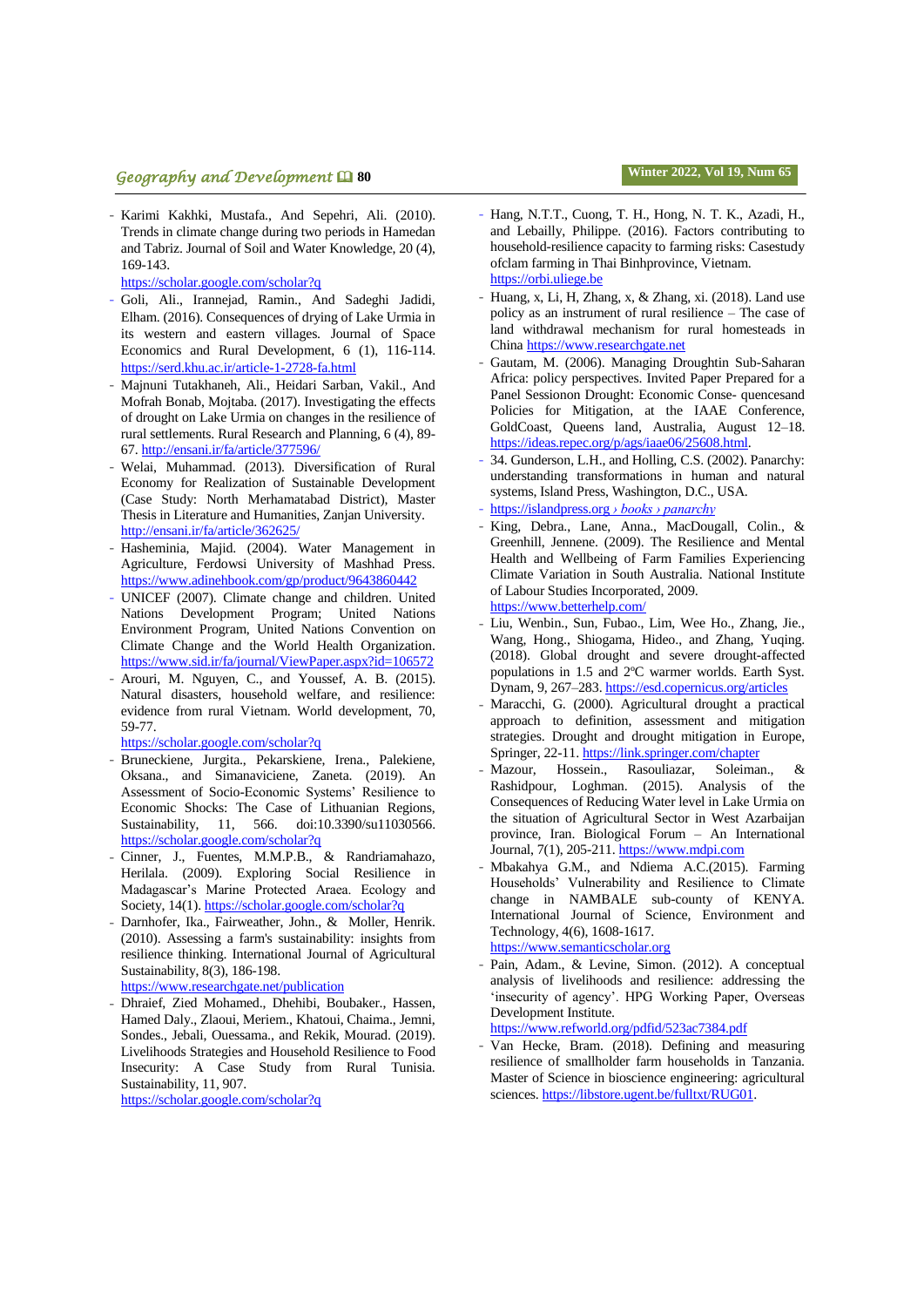# **راهکارهای بهبود تابآوری کشاورزان در برابر خشکسالی از دیدگاه کارشناسان مطالعهای در شهرستان میاندوآب**

**دکتر نادر لیث ٰ ، دکتر ِ فرحناز رستمی آ\* ، دکتر امیرحسین علی بیگی ٔ** 

 **تغییرات ایجادشده در اکوسیستم دریاچۀ ارومیه یکی از تغییرات مهم در منابع آبی کشور است؛ ازاینرو، پژوهش کیفی حاضر با هدف شناسایی راهکارهای بهبود تابآوری کشاورزان حوضۀ آبریز دریاچـ ۀ ارومیـه برای سازگاری با خشکسالی انجام شد. جامعۀ مـورد ماالعـ ۀ کارشناسـان سـازمان هـای مـرتب )جهـاد کشاورزی، منابع طبیعی و ستاد بحران دریاچۀ ارومیه( بودند و نمونهگیری با استفاده از روش نمونـه گیـری هدفمند و تکنیک گلولهبرفی انجام شد. دادههای موردنیاز ازطریق 01 بحث گروهی متمرکز گردآوری شـده و با استفاده از روش تحلیل محتوا و کدگذاری باز و محوری تجزیهوتحلیل شد. نتایج نشاندادکه راهکارهای ارتقای تابآوری از نظر کارشناسان شامل مدیریت آب اقلیم سازگار، مدیریت خاک اقلیم سازگار، مدیریت زراعی اقلیم سازگار، مدیریت اطالعات اقلیم سازگار، مدیریت معیشت اقلیم سـازگار و مـدیریت اجتمـا**  اقلیم سازگار است. صاحبiظران و کارشناسان بیشترین اجماع را در محور مدیریت معیشت اقلیم ســازگار **داشتند که نشان میدهد مؤثرترین راهکار ارتقای تابآوری از نظر آنان است. نتایج این ماالعه مـی توانـد درجهت تقویت توان تابآوری کشاورزان در برابر خشکسالی و کاهش آسیبهای روانی و اجتماعی ناشی از آن مؤثر واقع شود. همچنین سازگاری کشاورزان را برای بحران خشکسالی ارتقا داده و استفادۀ بهتر از این منابع آبی را امکانپذیر میکند و به کشاورزان کمک خواهد کرد تا شیوههای مـدیریتی متفـاوتی را بـرای** 

**چکیده**



**واژههای کلیدی: کشـاورزان، راهـکارهـای تابآوری، خشکسالـی، میاندوآب، کارشناسـان.**

#### **مقدمه**

تغییر اقلیم بدون شک شدیدترین چـالش پـیش٫وی بشر است که عمدتاً بــه دلیــل مقیــاس بــزرگ تــأثیرات تغییر اقلیم است - هم از نظر گسترۀ جهالن ی و زمالن ی و هم از نظر تنوع بخـش&ـای تحـتتـأثیر آن- کـه ایــن چالش را از سایر چالش های سیارهای متمـایز مـی کنــد. تغییر اقلیم این تلنسیل را لارل که بر منلبع آب جهلنی، تولیدات کشـاورزی، سـلامت انسـان و زیرسـاختهـای انرژی تــأثير بگــذارد. از قــرن نــوزدهم، ميــانگين دمــای جهانی و سالانه هوا در سطح زمـین تقریبـاً ۰/۸ درجـه سانتیگراد افزایش یافته است و با ادامــه ایــن رونــد، تــا

سال ۲۱۰۰، کـره زمـین ۴ درجـه سـانتیگراد دیگـر یـا بیشترگرم تواهد شاد )*5 2015: ,Feulner*). همچناین ارزیابی ها نشان از افزایش خطـر خشکســالی در مقیــاس جهانی دارد؛ بهطوری که طـول دورهٔ خشکسـالی از ٢/٩ به3/0مله لرسلل رسیده است *(267 2018: ,al et Liu(*. خشکسالی یکـی از پیامـدهای تغییـر اقلـیم اسـت کـه

**مقابله با انوا مخاطرات در نظر بگیرند.**

حدود ۸ درصـد از بلایــای جهــان را تشــکیل مــی۵هــد *(Gautam, 2006: 1).* ایـران نیــز متــأثر از تغییــرات اقلیمی است؛ بهطوریکه تغییرات اقلیمی سبب کاله بارندگی های بهاره و افزایش میانگین دمای سالانه شـده است *(کریمے کےخکی و سیہوی، ۱۳۸۹: ۱۴۳)* و اقلیم

**<sup>-0</sup> دکتری توسعه کشاورزی، گروه ترویج و آموزش کشاورزی، دانشکده کشاورزی، دانشگاه رازی، کرمانشاه، ایران ir.ac.razi@leis.n**

**<sup>-1</sup> استادیار گروه ترویج و آموزش کشاورزی، دانشکده کشاورزی، دانشگاه رازی، کرمانشاه، ایران )نویسنده مسئول( ir.ac.razi@rostami.f**

**<sup>-9</sup> دانشیار گروه ترویج و آموزش کشاورزی، دانشکده کشاورزی، دانشگاه رازی، کرمانشاه، ایران ir.ac.razi@1baygi**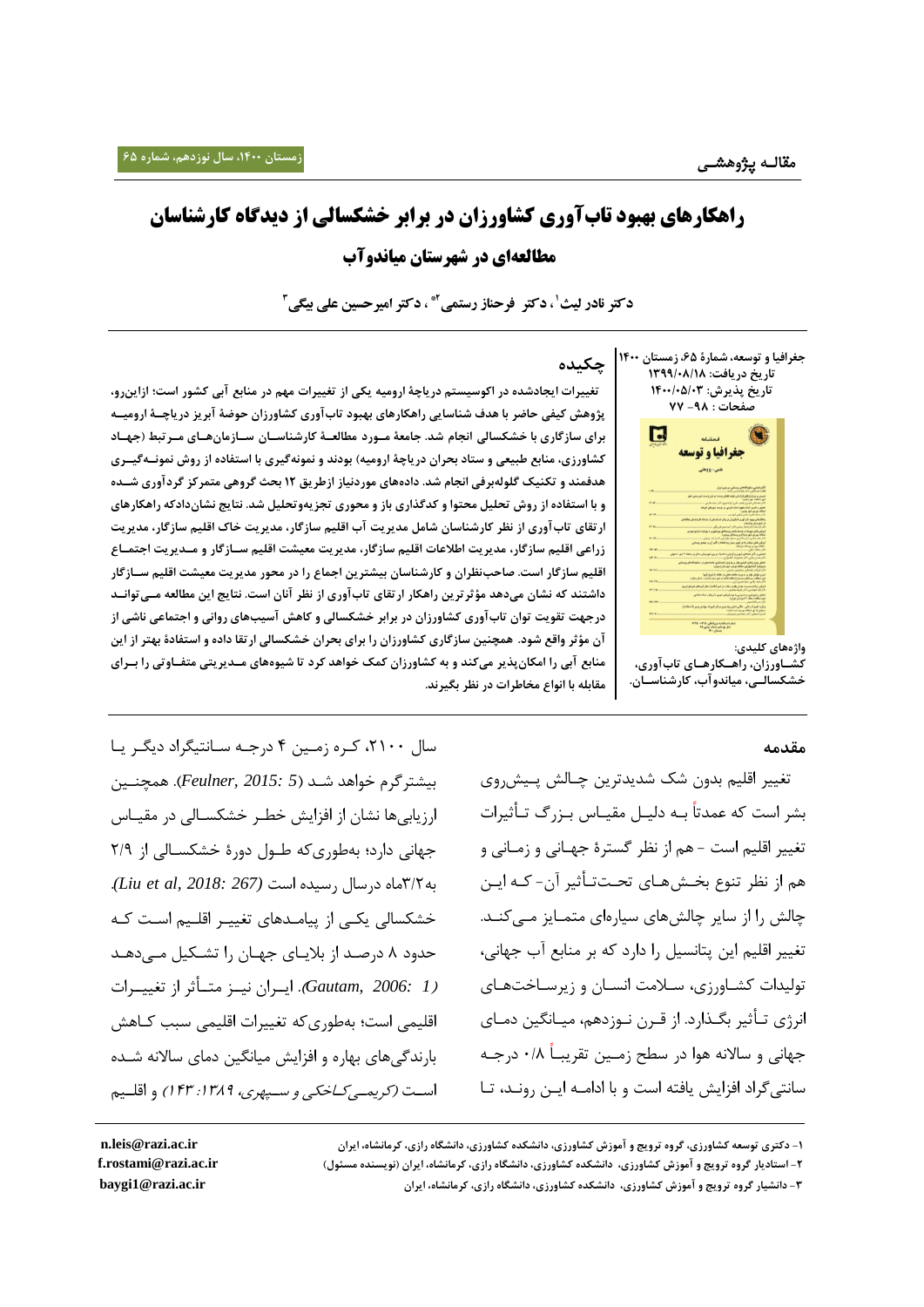ایران را به سـمت بیابـانیشـدن پـیش مـیبـرد *(دارنـد،* :8374 83(. طی لورۀ 0888 تل 0837 میران بالر بار روی ایران ۹ درصد کـاهش خواهـد یافـت و میـانگین سالانهٔ دما نیز حدود ۰/۵ درجه افزایش خواهد داشت )بلبلییلن و همسلران، 8377 به نقل از لارند، :8374 0(.

تغییرات اقلیمی بهویـژه خشکسـالی ادامـه حیـات تعداد زیادی از سکونتگاههای انسانی را بـه چـالش کشیده است و جواماع روساتلیی باه لشیال وابساتگی بیشـتر بـه عناصـر محیطـی در برابـر ایــن پدیــده آســيب يـــذير تر هســـتند *(مجنــوني توتاخانــه و همكــاران،* ۱۳۹۶: ۶۹)، بهطوریکه بسیاری از آثار و تبعات ناشبی از این پدیده، همچنان به گونهای جبـرانناپـذیر بـاقی مانده است *(امیرخانی و همکاران، ۱۳۸۸: ۱).* کمبود آب از مهمترین موانـع در رونـد توسـعۀ کشـاورزی آن بـه شمار میرود *(رضایی و همکاران، ۱۳۹۰: ۱)* و با افزایش خشکســالی و کمبــود منــابع آب و عــدمقطعیــت در ی بینی آینده، فشلرهلی روزافرونی به کشالورزان لر ارتباط با تصمیمگیری بـرای نحـوۀ مـدیریت منـابع و برخورد با چالشها و آیندۀ کاری آنهـا وارد مـیشـود (عزینری خـالخیلی و زمـانبی، ۱۳۹۳: ۱۸۵). خشکسـالی، منابع آبی، دریاها و دریاچهها را نیز تحت تـأثیر قـرار داده و زنـدگی سـاکنان پیرامـون خـود را دسـتخوش تغییـر مـی کنـد. تغییـرات ایجادشـده در اکوسیسـتم دریاچۀ ارومیه یکی از تغییـرات مهـم در منـابع آبـی کشور است. درحال حاضر وسعت دریاچـه بـا رونـدی هشدارآمیز رو به کاهش گذاشته و قسمت قابلتوجهی از آن خشک شده است. این در حالی است کـه شـمار زیاادی از بهارهبارداران حوضاه، آب را از منسابع تغذیـهکننـدۀ دریاچـه برداشـت کـرده و ورودی آن را کاهش میدهند. در سالهای اخیر میزان خروجی آب از دریاچه (ناشی از تبخیر) بـه میـزان قابـلتـوجهی از

میسزان ورودی آب بسه دریاچسه بیشستر شسده و خشکسالیهای اخیر نیز این شرایط را وخیمتر کرده است؛ ازاینرو، لریلچۀ ارومیه بل تهدید جدی تغییر باه سمت شرایطی بازگشتنایذیر مواجه است کـه ابعـاد ا رات آن بهتدریج از مسلئل مربوط به تنوع زیستی باه مسـائل اقتصـادی- اجتمـاعی گسـترش پيـدا کـرده و تأثیرات آن بر معیشت و سلامت جوامع قابـل مشـاهده است *(سیاح مفضلی و همکا<sub>د</sub>ان، ۱۳۹۶: ۱۵-۱۴).* با توجه به اینکه جمعیت زیادی در محـدودۀ دریاچـۀ ارومیـه زنـدگی مـیکننـد و معیشـت سـکونتگاههـای اسـتان آذربلیجلن غربی بیشتر بر کشالورزی و لاماداری اساتوار است، در صـورت خشـکشـدن کامـل دریاچـه و وقـوع بحرانهای زیستمحیطی و اکولوژیک، اقتصاد ایـن منطقه بــا چــالش بزرگــی روبــهرو خواهــد شــد *(فنــی و* معر*وفی، ۱۳۹۶: ۲)؛* بنابراین خشکشدن دریاچۀ ارومیـه را می توان یک بحـران بـرای کشـاورزی ایـن منطقـه لانسات )*205 2015: ,al et Mazour*)*.* تشاک شادن لریلچۀ ارومیه منجر به تغییر لر شلتص هلی لیاداری ) اجتملعی، اقتصللی و زیست محیطی و کلشبدی ( نظیر کاهش سطح زیرکشت محصولات کشـاورزی، کـاهش درآمد روستاییان، کاهش اشتغال مولـد، پـایین آمـدن میزان تنوع محصولات زراعی و باغی، افزایش تخریب بلغلت و مراتع، کاله رضالیت از زنادگی لر روساتل، لیین آمدن میران مشلرکت و اعتملل ، عدم تملیال باه سرمایه گذاری در روستا، شور شدن اراضے کشاورزی، از بین رفتن مراتع و کاهش سطح آبهـای زیرزمینـی شده است *(محمدی یگانه و ولائی، ۱۳۹۳: ۶۷).* بر اساس آمار، متوسط درآمد سالانهٔ خانوار روستایی استان آذربایجان غربی ۱۶۵۸۹۲ هزار ریال بوده و متوسط هزینههای سالیانۀ آنان نیز ۱۶۹۴۱۹ هزار ریـال اسـت (مرکز آمار ایران، 1۳۹۶: ۳۲-۳۱) که حاکی از آن است که این تلنوارهل سانداز و سرملیۀ چندانی ندارند.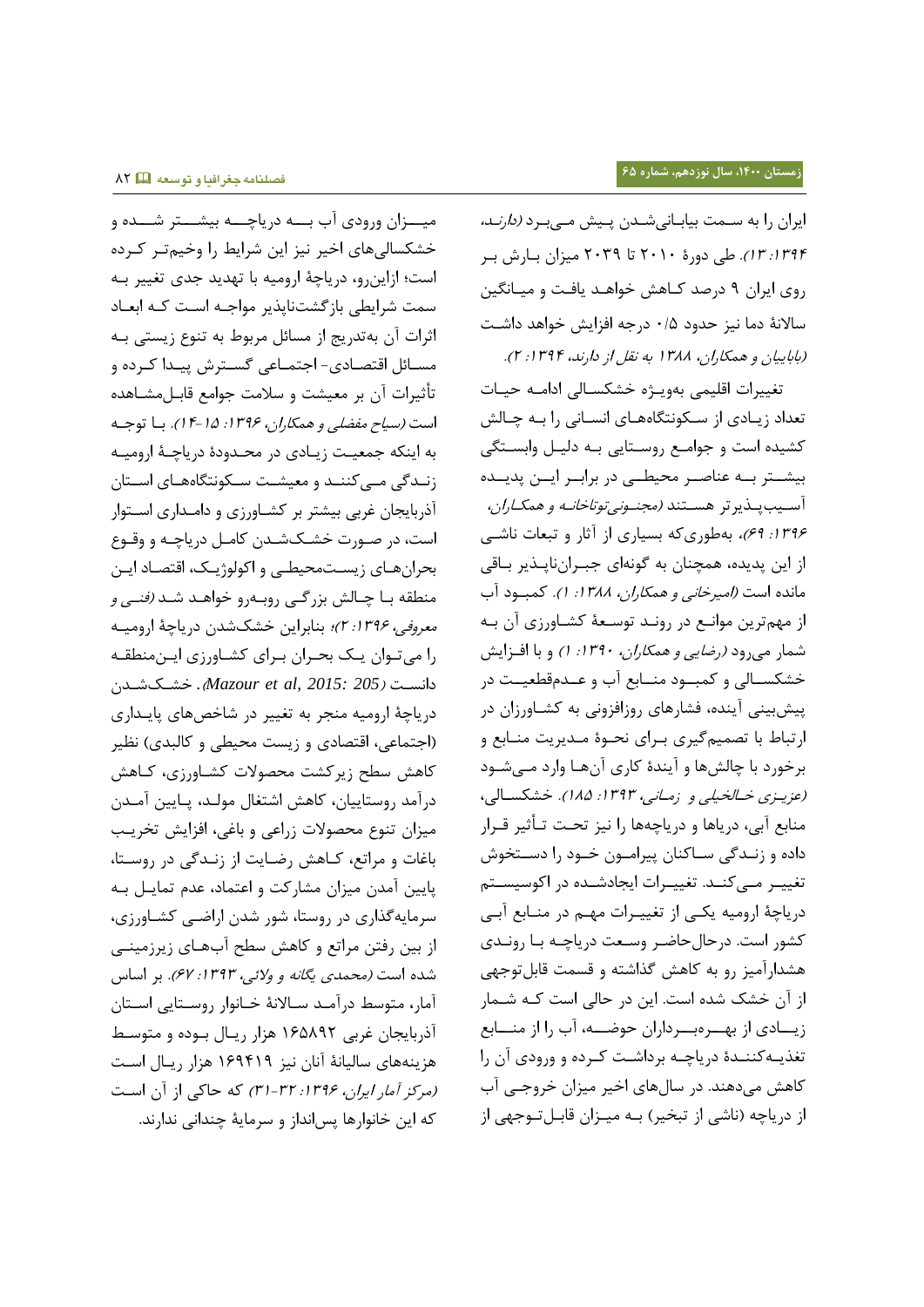کشاورزان و جوامع روستایی در برابر تغییـرات اقلیمـی راهسلرهلی مختلفی ارائه شده است. راهحلهلی مبتنی بر تحقیق و نوآوری، امکان دسـتیابی بـه راهحـلهـای کارآمد (تولیـدی، سـریع تـر، ایمـن تـر، ارزان تـر و...) و جذابتر برای مشکل را فراهم میسازد که بـهویـژه در حین شوکهل یل بهمنظور جلاوگیری از شاوک هال نیالز است. برای این منظور لو مسئله بلید مورل توجه بلشد: تحقیق و نوآوری (سرمایهگذاری بخشهای مختلـف) و یک محرک نوآورانه (یک سیستم نـوآوری و دیـدگاه مثبت نسبتبه تحقیاق و ناوآوری ( ) *et Bruneckiene ,2019:7al*)؛ بنلبراین انجلم مطلشعلت لر این زمینه حلئر اهمیت است و به ارائۀ راهکارهای مؤثر تری مـی|نجامـد. برای اینکه یک مزرعه به پایداری دست یابد، باید بتواند از فرصتهای کنونیاستفاده کند و درعینحال سلزگلریو تغییر ایری را تضمین کند ) *et Darnhofer 195 2010: ,al*). نتالیج مطلشعالت لارایا و همسالران (۲۰۱۹) نشــان مــی۵هــد کــه در زمینــهٔ تــابآوری، خانوارهای روستایی و کشاورز راهکارهای تقویت دانش خانوار در مورد استراتژیهای مقابله، مدیریت زمـین و آگلهی آنهل از چلش هلی آب و هوایی مورل توجه قرار گرفتهاند. راهکارهای دیگر تقویت انجمــنهـایی ماننــد سازمان خـدمات کشـاورزی اسـت کـه مـی توانـد بـه خـانوادههـا بـرای تـأمین نیازهـای ضـروری خـانوار و نهللههالی کشالورزی کماک کناد و همچناین سابب کاهش هزینههای فناوریها و خدمات و ایجاد اشتغال منلسب و معقول لر روستل شول.از لیگر استراتهیهلیی که میتواند به روستلییلن فقیر کمک کند تل بهتر عمل کنند، ایجـاد بازارهـای محلـی نزدیـک اسـت. اعطـای وامهلی ملشی کوچک و یلرانههلی هوشمند نیر میتواند امکانات حیاتی برای بسیاری از کشاورزان را فراهم مبی سازد تا آن ها را قادر به مندیریت ریسک، سـرمایهگــذاری در فنــاوریهــای برداشــت آب و تنوعمحصوالتغاایی کند.همچنین سرملیهگااریهلی عمومی برای بهبود کیفیت خـدمات سـلامت انســان و

یسی از عوامل اصلی لیینبولن سطح لرآمد حلصال از فعالیتهای کشاورزی و کاهش زمینههـای اشـتغال در این روستاها، خشکشدن دریاچۀ ارومیـه اسـت *(گلـی و* هم*کـاران، ۱۳۹۵: ۱۱۳)*، شهرستان میاندوآب نیز یکـی از این منلطق است. بل الامۀ روند کله و تخریب لریلچه، منطقۀ میاندوآب به سمت کویریشدن حرکت خواهـد کـرد و بـدون شـک در بلندمـدت بایسـتی در انتظـار بحرانهای زیستی کلان در منطقه و جریانات جمعیتـی غیرمتعارف در شمال غربی کشور بود *(حقبی و همکاران،* :8375 388(. لر راساتلی کاله تطارات تشسسالشی برجوامع انسانی راهکارهای مختلفے ارائـه شـده اسـت. گذشته از اصلاح روشهای مدیریت منابع آبـی، ارتقــای تابآوری نیز بهعنوان یکی از راهکارهای جدید و موفـق در کاهش اثـرات زیانبـار خشکسـالی ارائـه شـده اسـت (بسید*اخلاقی و طالشي، ١٣٩٧: ۶۰)*. تـاب آوری ظرفیـت یک سیستم در حال تغییـر بـرای جـذب اخـتلالات و سازماندهی مجدد اسـت بـه طـوری *ک*ـه اساسـاً همـان عملکرد، سـاختار، هویـت و بازخوردهـا را حفـظ کنـد )*1 2004: ,al et Walker*). به هماین لشیال لر ساطح جهانی، رویکرد غالب از تمرکز بر کاهش آسیب پــذیری به افزایش تابآوری در مقابل سوانح تغییر پیـدا کـرده است *(احمدیان و خـداکرمی، ۱۳۹۷: ۱)؛* بـهطـوری کـه فدراسیون بین المللی انجمن های صلیب سرخ و هـلال احمر 8 ، تلب آوری را به عنوان یک عنصر حیلتی لر ترویج توسعۀ لیدار لانسته اسات )*3 2012: ,Levine & Pain*)؛ ازایــن٫و، در تحقیــق حاضــر بــه ٫اهکا٫هــای ارتقــای تابآوری کشاورزان از دیدگاه کارشناسان منطقه یرداخته شد. شناسایی راهکارهای بهبود تـاب آوری، سازگاری کشاورزان را برای بحران خشکسالی ارتقا داده و استفادۀ بهتر از ایـن منــابع آبـی را امکــان پــذیر می کند. همچنین به کشاورزان کمک خواهـد کـرد تـا شیوههای مدیریتی متفـاوتی را بـرای مقابلـه بـا انـواع مخـاطرات در نظـر بگیرنـد. بـرای ارتقـای تـابآوری

-

**<sup>1-</sup> International Federation of Red Cross and Red Crescent Societies**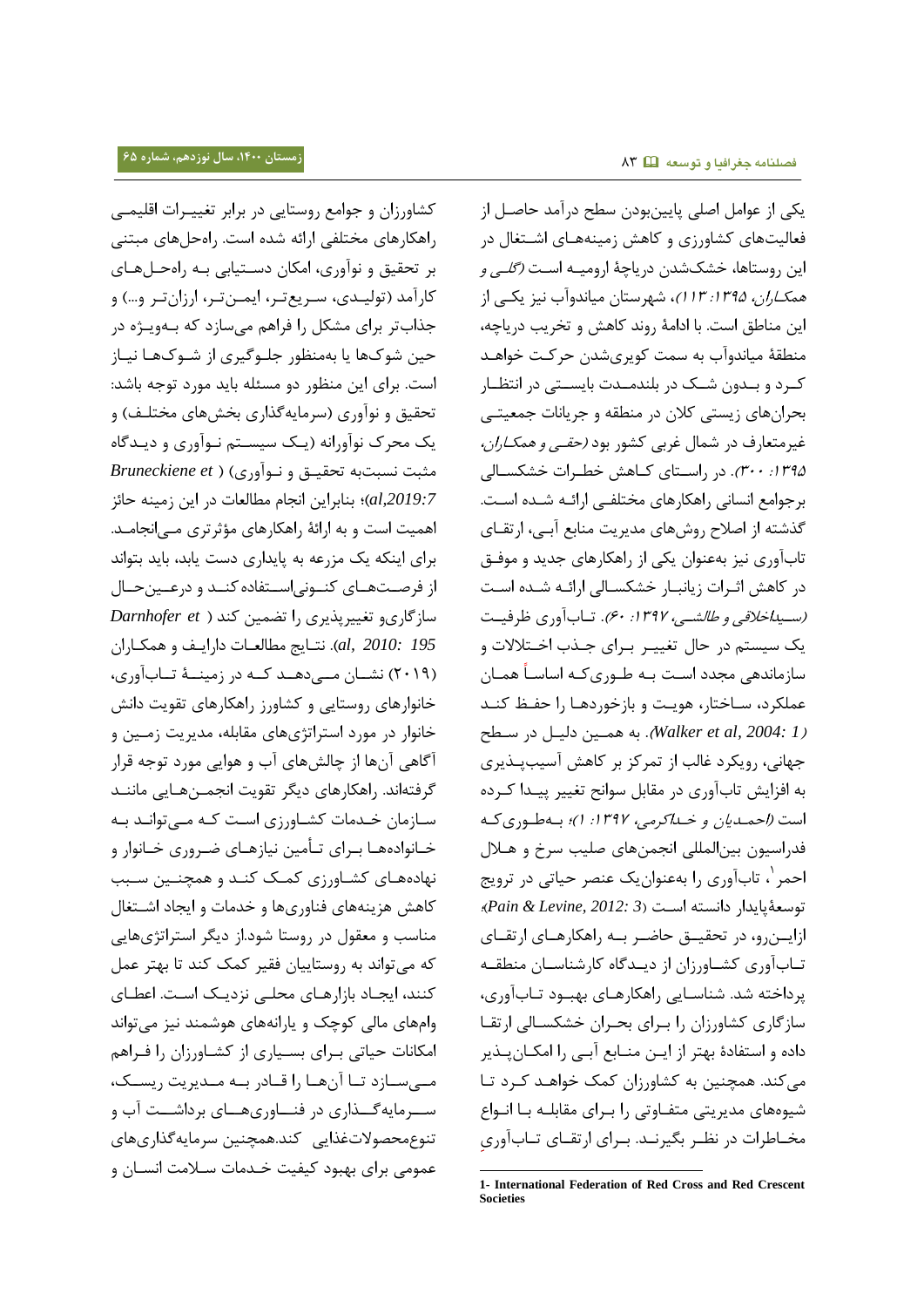چارچوب های مناسب، مشاغل بیشتری را ایجـاد کنـد که متنلسب بلکلرکنلن مررعه بلشد )*,2018:69Hecke*). نتایج مطالعات دیگر نیز نشان میدهد کـه حمایـت از کشلورزان برای لسترسی بیشتر باه بلزارهالی مالشی و اعتباری، ظرفیت تابآوری آنـان را بهبـود مـیبخشـد )*8-9 2016: ,al et Hang*). از لیگر راهسلرهلی کله آسـیبپـذیری خانوارهـای روسـتایی، تعیـین قیمـت تضمینی برای محصولات کشـاورزی توسـط سـازمان جهاد کشاورزی و نیز تدوین الگوی کشت در منطقـه توسط کارشناسان سازمان جهاد کشاورزی است *(شریفی و همکاران، ۱۳۹۶: ۲۱).* رفیعیان و همکاران (۱۳۹۰؛ ۲۹) تأثیرات تکنولوژی و فناوری اطلاعات را بر ایجاد تابآوری در بین کشاورزان مؤثر میدانند.

مجنونی توتلتلنه و همسالران )8371( راهسلرهالی افزایش آگاهی مردم، اصلاح الگوهای تولید، دنبال کردن راهکارهایی برای صرفهجویی در مصـرف آب، اسـتفاده از محصولات پربازده، تشکیل یـک ســاختار فرابخشــی برای ادغام تصمیمات کلان و استراتژیک مـدیریت و برنلمهریری بحران تشسسلشی از طریق هملهنگکارلن نهادهای مرتبط را برای افزایش تابآوری ارائـه دادنـد (مجنونی توتاخانه و همکاران، ۱۳۹۶: ۸۶).

عنابستانی و همکـاران (۱۳۹۷) نیـز راهکارهـایی ملنند ایجلل رابطۀ لوطرفه بین سلزملنهالی محلای و مـردم روسـتایی، افـزایش مشـارکت در بـین افـراد و عضویت آنهـا در گـروههـای محلـی و مردمـی، ارائـهٔ آموزشهای پیش از مخاطرات بـرای افـزایش آگــاهی روستاییان و توانمندسـازی روانـی روسـتاییان بـرای مقابلـه بـا مخـاطرات طبیعـی را بـرای تـابآوری سکونتگاههای روستایی در برابر مخاطرات محیطی ارائـه کردهاند *(عنابستانی و همکاران، ۱۳۹۷: ۳۵)*. یکی دیگـر از راهکارهای ارتقـای تـاب آوری، تنـوع در تولیـد و منــابع ذکرشده است. یژوهش ها نشـان داده کـه بـرای آمـاده

دام در مناطق روستایی ضروری عنـوان شـده اسـت تحقیقالت براسالس .(*Dhraief et al, 2019:15-16*( سینر و همکاران (۲۰۰۹) تـاب آوری مطلـوب نیازمنـد سرمایهگذاری در زیرساختهای اجتماعی، پروژههایی برای تولید درآمد خانوار و افـزایش تولیـد محصـولات کشاورزی برای بهبود رفاه جوامع است. همچنین بهبود ظرفیت یادگیری ازطریـق سـرمایهگـذاری در آموز رسمی و غیررسمی؛ توانمندسلزی جوامع برای الارۀ منلبع طبیعی و تعلمل کالفی لر مقیالس محلای، استانی و ملـی نیـاز اسـت *(Cinner et al, 2009: 1).* نتایج تحقیقات نشان می دهد که سیاستهای استفاده از زمین در چین به طـرز چشـمگیری بـرروی قابلیـت تابآوری روستاها تـأثیر گذاشـته اسـت. بـهطـورکلی، پیادهسازی سیاستهای استفاده از زمین، همراه با قـوانین قـوی بـازار، بـرای ارتقـای قابلیـت تـابآوری روستایی مناسب است. بهبود قابلیت تـابآوری روستایی شامل مقـررات دولتـی مناسـب و همچنـین توجه به تأثیرات بازار بر تخصیص بهینـهٔ منــابع اسـت )*47 2018: ,al et Huang*). براساالس نتاالیج هسااه (۲۰۱۸) مـردم، نهادهـا و دولـت بایـد در ارتقـای تلب آوری جوامع همسلری کنناد )*67 2018: ,Hecke* ). مؤسسات تحقیقاتی نیز از اهمیـت بـالایی برخوردارنـد تا بررسی کننـد کـه بهتـرین گزینـه بـرای مـدیریت منلسب زمین کدام است . همچنین این مؤسسلت بلیاد نقش مهمی در ارائۀ برنامههای توسعهای ایفا کنند کـه به کشاورزان کمک می کند تـا ایـن تکنیـکهـا را یـاد بگیرند )*68 2018: ,Hecke* ). نتالیج اهوه آروری و همکـاران (۲۰۱۵) بـر دسترسـی بـه اعتبـارات خُـرد، لریلفت ول هالی لاتلای و کماک هالی اجتمالعی باه خانوادهها برای تقویت تاب آوری در برابر بلایای طبیعی اشلره لارل )*59 ,2015:etal Arouri*). همچنین دولت باید یک محیط مطلوب برای رشد و رونق اقتصــادی ایجــاد کنــد و مــیتوانــد بــا قــوانین و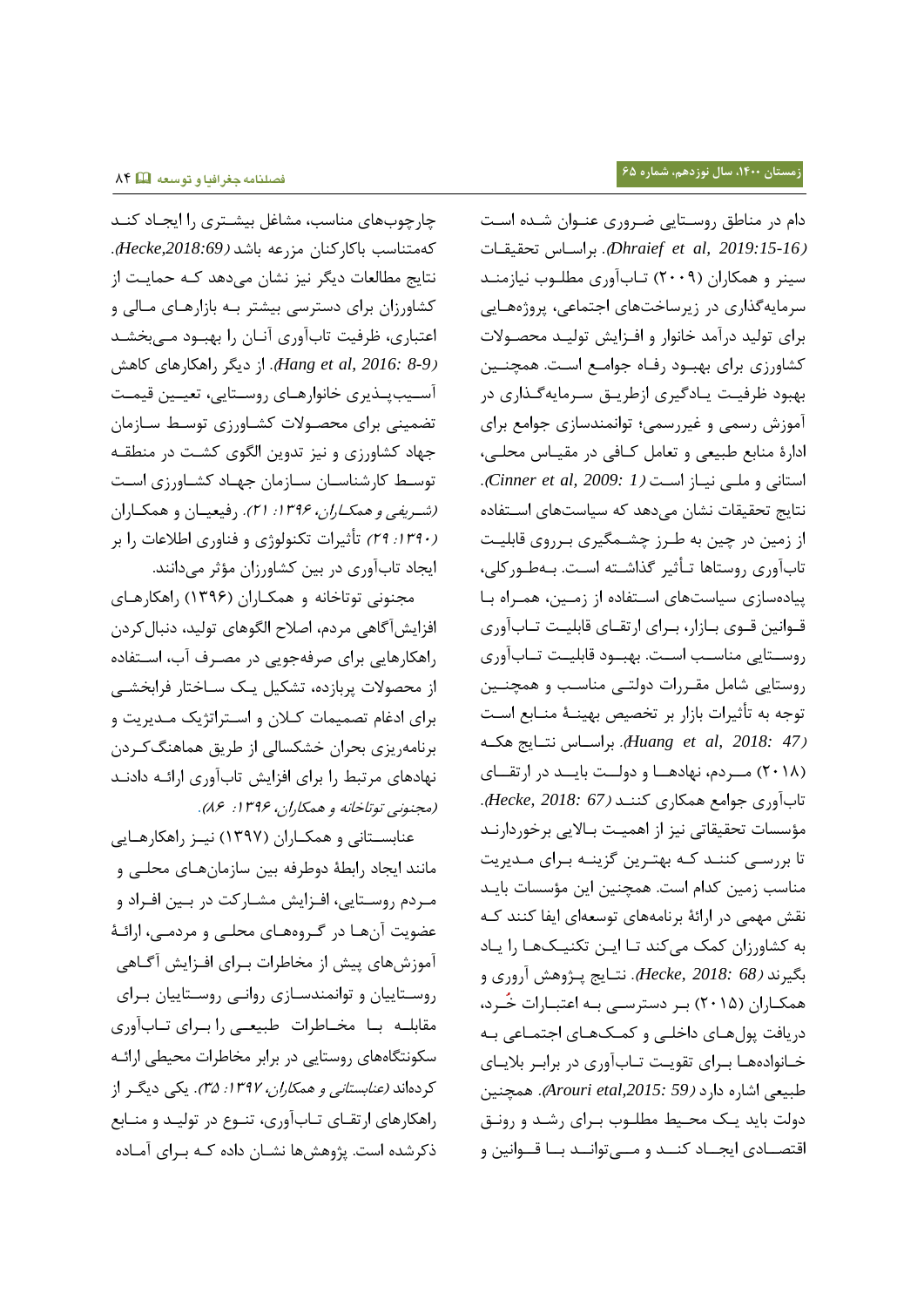اسمعیلنژاد و پودینه (۱۳۹۶) در پژوهشی با عنـوان ارزیلبی سلزگلری بل تغییرات اقلیمی لر منلطق روساتلیی جنوب خراسان جنوبی نشان دادند که مهمترین واکنش اقتصادی کشاورزان فـروش دام، گـرفتن وام و قـرض از بسـتگان، کـاهش کاشــت و اســتفاده از نهــادههــای کشاورزی و انتخاب کسبوکار جدیـد و مهـاجرت بـوده است. همچنین ایجلل کسبوکلرهلی جدید که وابستگی کمتری به طبیعت داشته باشد، بهعنوان رویک رد جدیـد در سازگاری با تغییـر اقلـیم و کـاهش آسـیبپـذیری و بهبود معیشت در منطقه مطرح شده است*(اسمعیل نژاد و* بو*دینه، ۱۳۹۶: ۸۵)*. از راهکارهای اصلی دیگر ایـن اسـت که نوع زراعت عوض شول و محصوالتی که نیالز باه آب کمی داشتهباشد،کشتشود*(دهقان و همکاران، ۱۳۹۴: ۱).* 

نتایج پژوهش خالدی و همکـاران (۱۳۹۴) نشـان داد عضــویت در نهادهــای اجـتمــاعی، تجربــه، بهــرهمنــدی از خدمات آموزشـی و هواشناسـی، عملکـرد گنـدم، سـطح مکانیزاسیون، درآمد و استفاده از اعتبارات در میزان تـوان سازگاریگندم کاران شهرستانسرپلذهاب استانکرمانشاه مؤثر بوده است *(خالدی و همکـاران، ۱۳۹۴: ۶۵۵).* رضـایی و همکـاران (١٣٩٠) نشـان دادنـد کشـاورزان در قالـب دانش بومی خـود از روشهـای سـنتی متعـددی بـرای مقابله با خشکسالی بهره میبرند که برخی از مهمترین آنهل ایجلل استخرهلی ذتیرۀ آب، اندولکرلن جویهل و نهرها با خاک رس، مالهزنی و دیسکزدن خاک پـس از آبیاری، استفاده از کاه و کلش در موقع آبیـاری، کشـت محصولات و ارقام مقاوم بـه کــمآبــی، پــیش:ینــی هــوا ازطریق روشهای سنتی، کشت محصولات زودرس، استفاده از روشهای زراعی کهشخم، کشت همزمان محصوالت و کشت رلیفی هساتند )رضالیی و همسالران، : 1۳۹ز. ا). دسترستی به خصدمات ترویجهی و کشــت محصولات متناسب با شـرایط آبوهـوایی نیـز ازجملـه راهکارهای مقابله بـا تغییـرات آبوهـوایی عنـوان شـده

شدن درجهت مقابله با تغییرات اجتنابناپـذیر اقلیمـی، یک کشـاورز نیـاز بـه حفـظ تنـوع و کـار اضـافه بـرای سالزگلری لارل )*186 2010: ,al et Darnhofer*). نقا مؤسسات تحقیقاتی و سازمانهای غیردولتی نیـز بـرای بهبود تنوع در مزرعـه حیـاتی است و تحقیـق بایـد بـا هـدف ایجـاد انـواع جدیـد و بهینــهسـازی عملکـرد محصولات انجام شود. سرانجام، سازمان هـای غیر دولتــی می توانند نقش مهمی در افـزایش تنـوع در مزرعـه ایفـا کنند که این کار با تحریک تنوع بخشـیدن و نشـاندادن اهمیت آن است که بلعث می شول کشلورزان باه راحتای ِ آن را اِ عملل کنند )*69 2018: ,Hecke*). حیدریسالربلن و مجنـونی توتاخانـه (۱۳۹۵) در مطالعـهٔ نقـش تنـوع معیشتی در تاب آوری خانوارهای روستایی پیرامون دریاچۀ ارومیه در برابر خشکسالی به این نتیجه دست یافتند که رویکرد تنوع معیشتی بهعنوان رویکرد مناسب و معقول اتخـاذ شـده و بـه تقویـت تـابآوری خانوارهای روستایی در شدیدترین شرایط خشکسالی انجامیده است (حیدریساربان و مجنونی توتاخانه، :8375 15( و لر روستلهلیی که لر معرض تشسسالشی شدیدتری قرار لاشتند، این تنوع معیشتی بیشتر باوله است (حیدریساربان و مجنونی توتاخانه، ۱۳۹۵: ۴۹).

اسمعیل نواد و علیجانی (۱۳۹۶) در رتبهبندی استراتهیهلی سلزگلری نسبتبه تغییرات اقلیمی نشالن دادند که گزینههای سازگاری اصلی اتخاذشـده توسط کشلورزان، تغییر به انواع محصول و چندکشاتی، تغییار تاریخ کشت و کاشت ارقام مقـاوم بـه خشـکی اسـت. از مهمترین پیشنهاداتی که درجهت سـازگاری بـا شـرایط جدید لر منطقه برای رونق اقتصلل و معیشت مرلم ارائه شده است، میتوان به تنوع توشید محصول و اساتفلله از درآمد خارج از مزرعه (ماننـد گردشـگری طبیعـتگـرا) اشاره کرد *(اسمعیل نژاد و علیجانی، ۱۳۹۶: ۷۱).*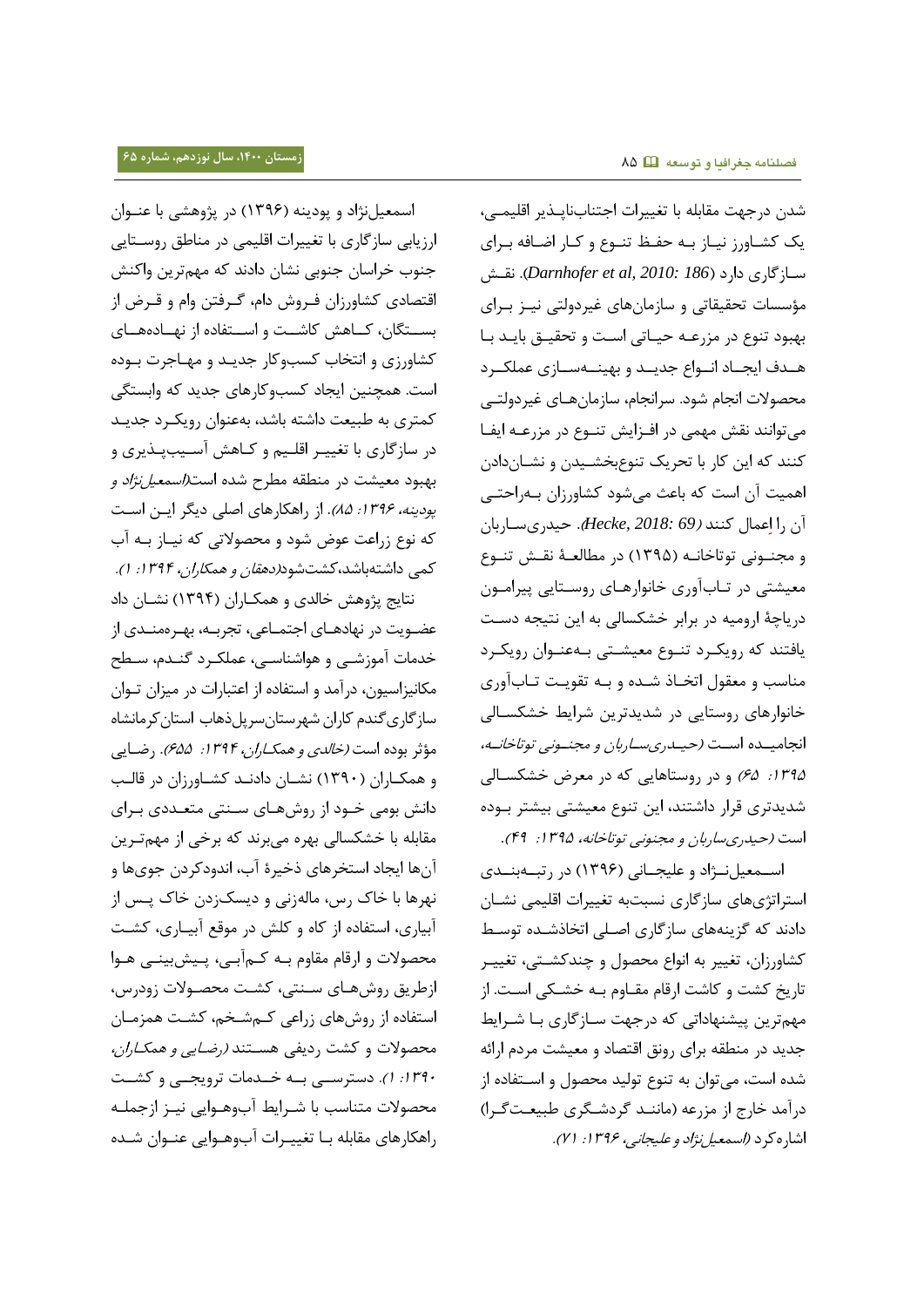## .)*Mbakahya & Ndiema, 2015:1614-1615*( است

 سواری و شوکتیآمقلنی )8377( تقویت صندوقهالی اعتباری محلی، توسعهٔ صنایع تبـدیلی، متنـوعسـازی شعل و معیشـت، حفـظ فرهنـگ بـومی، مشـارکت روسـتاییان در برنامـهریـزی، افـزایش سـطح سـرمایهٔ اجتملعی، لاشتن برنلمۀ جلمع برای سالزگلری، اساتفلله از ارقلم جدید، تلکورزی حفلظتی، استفلله از رو هالی کشت مخلوط، تغییر الگوی کشت، تغییـر تـاریخ تقــویم زراعـی، بهبـود رانـدمان آبیـاری، اسـتفاده از کودهـای گیلهی، توسعۀ استلندارلهلی زندگی، اصامح رو هالی سنتی تولید، افزایش آگاهی و بهبود مهـارت کشـاورزان را ازجمله مهم ترین راهکارهای سازگاری کشاورزان کوچـک مقیـاس در مقابلــه بـا خشکســالی در اســتان آذربایجان غربی شناسـایی کـردهانـد *(سـواری و شـوکتی* آمقانی، ۱۳۹۸: (۳۲ - ۲۷).

سیداخلاقی و طالشی (۱۳۹۷) در مطالعهای با عنوان ارتقای تابآوری جوامع محلبی راهبرد آینـده برای مقابله با خشکسالی نشان دادند کـه در راسـتای بهبودبخشی بـه تـاب آوری جوامـع محلـی، سلسـله اقداماتی نظیر تقویت داراییهای معیشتی بهرهبرداران و کشاورزان، تنوعبخشی به منابع معیشـتی روسـتاها، اجراییسازی پوشش بیمه و جبـران خسـارتهـای اقتصادی ناشی از خشکسالی، کاهش وابستگی ساکنان مناطق و نواحی متأثر از خشکسالی و بحـران آب بـه معیشت کشلورزی، تقویت نظلم ترویج و آموز فنون نوین کشاورزی و مدلهای دامداری پایدار، افـزایش سرمایهگذاریهای رفاهی و زیرساختی، فرصتسازی برای رونق کسبوکلرهلی محلی، صارفه جاویی آب باه کمک فناوری، استفاده از محصولات پربازده، استفاده از گونههای مقاوم در برابر خشکسالی، تقویت سـرمایهٔ اجتمالعی باه منظاور مشالرکت روساتلییلن لر مقلبال

بحران خشکسالی، توجه بـهدانـش بـومی روسـتاییان، اصلاح الگوی کشت و اصلاح سیاستها برای کنترل یا کاستن از مهـاجرت جوامـع محلـی و نیروهـای مولـد روستلیی بهسمت کمنشهرهل بلید مورل توجه مدیران و برنامهریزان قرارگیرد *(سیداخلاقی و طالشی، ۱۳۹۷: ۶۶).* در پژوهش حاضر، شناسایی راهکارهای بهبودتابآوری کشاورزان درجهت مقابله با خشکسـالی در شهرسـتان میلندوآب مورل مطلشعه قرار گرفت.

## **مواد و روشها**

هدف این پژوهش کیفی شناسایی راهکارهای بهبــود تلبآوری کشلورزان حوضۀ آبریر لریلچۀ ارومیاه بارای سازگاری با خشکسالی مـورد نظـر بـود. جامعـهٔ مـورد مطالعه، کارشناسان سازمانهای جهاد کشاورزی، منابع طبیعی و سـتاد بحـران دریاچـهٔ ارومیـه بودنـد. نمونهگیری بهصورت هدفمند و با تکنیک گلولـهبرفـی انجام شد و کار گردآوری دادهها تا زمـان رسـیدن بـه اشباع در دادهها، یعنی روبهروشدن با دادههای تکراری ادامه یافت. دادههای موردنیاز ازطریـق بحـث گروهـی متمرکز گردآوری شد که در این راستا، ۱۲ مصاحبهٔ گروهی متمرکر بل حضور 0 اشای 7 صالحب نظار انجالم گرفت (میـانگین یـکسـاعت). دادههـا بـا اسـتفاده از تحلیــل محتــوای ارتبــاطی و روش کدگــذاری بــاز و محوری تجریهوتحلیل شد و لر مرحلۀ کدگاااری بالز، ۱۵۶ کد استخراج شد. در این پـژوهش اعتبارپـذیری، انتقال یــذیری و تأییدیــذیری درجهـت تأییــد روایــی و پایایی مورد استفاده قرار گرفت. اعتبارپذیری ازطریتی کنتـرل اعضـا و خودبـازبینی محقــق، انتقــال پــذیری ازطریق توصیف حداکثری و تأییدیذیری بـا نگهـداری لالههلی تلم و همۀ یلللاشتهل، اسنلل و ضبطشدههال برای بازبینیهای بعدی تأیید شد.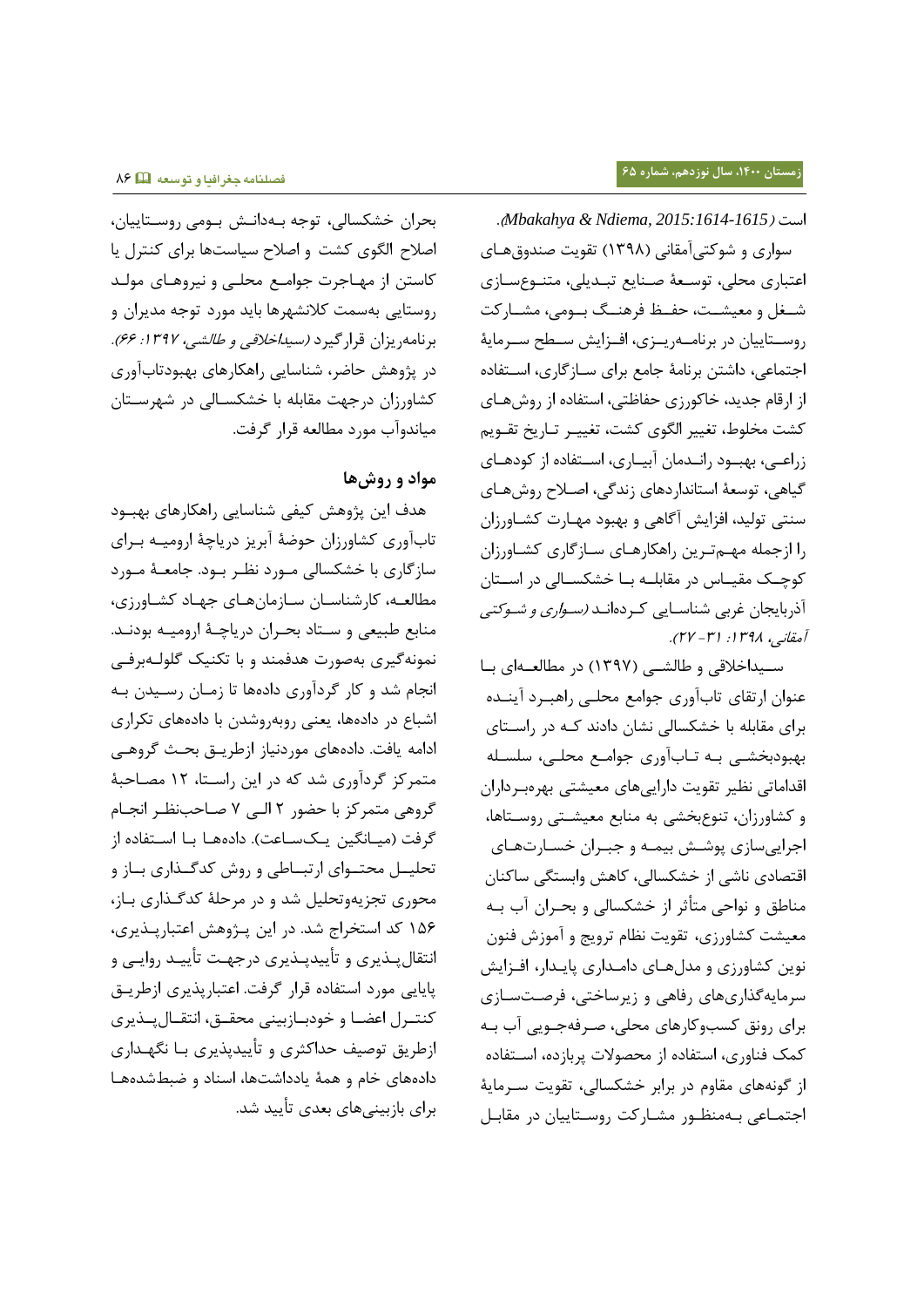# **یافته ها ی تحقیق**

پس از انجام کدگذاری باز، زیرطبقات و طبقات تشکیل داده و نهایتاً محورها شکل گرفتند که نتایج آن در جدول 8 ارائه شده است.

|                           | ت<br>. . <i>. .</i>                              | ر … ب <i>در</i> ت        | . . <i>.</i>                              |
|---------------------------|--------------------------------------------------|--------------------------|-------------------------------------------|
| محورها                    | طبقات                                            | اجماعنظر                 | زيرطبقات                                  |
| مديريت زراعي اقليم-سازگار |                                                  | ٢٨                       | استفاده از ارقام مقاوم و سازگار           |
|                           | مديريت كاشت درجهت كاهش مصرف                      | ٢۴                       | اصلاح روش كاشت درجهت كاهش مصرف آب         |
|                           | آب                                               | ۱۴                       | تغيير و اصلاح الگوى كشت                   |
|                           |                                                  | ۵                        | هماهنگی انتخاب کشت و تولید با شرایط آبی   |
|                           | مديريت عمليات بهزراعي مزرعه                      | ۵                        | جایگزینی مبارزهٔ بیولوژیک و مکانیکی       |
|                           |                                                  | ٢                        | رعايت تناوب و آيش در مزرعه                |
|                           | مديريت بهينهٔ آب كشاورزي                         | ۲۸                       | استفاده از سیستمهای نوین آبیاری           |
|                           |                                                  | ۱۷                       | به کارگیری روشهای حفظ و استحصال آب        |
| مديريت آب اقليم–سازگار    |                                                  | ۱۴                       | اصلاح و بازسازي سيستمهاي أبياري           |
|                           |                                                  | ۱۲                       | انجام أبياري صحيح و بهموقع                |
|                           |                                                  | ۶                        | توسعهٔ فناوریهای نوین تنظیم مصرف آب       |
|                           |                                                  | ۵                        | اصلاح ساختار توزيع آب                     |
|                           | مديريت حفاظتي خاک                                | ۱۵                       | انجام خاكورزي مناسب                       |
|                           |                                                  | ۱۱                       | حفظ رطوبت و افزایش نفوذپذیری خاک          |
|                           |                                                  | ۱۱                       | حفظ و اصلاح اراضي كشاورزي                 |
| مديريت خاک اقليم–سازگار   |                                                  | ٧                        | تأکید بر کودهای آلی                       |
|                           |                                                  | ٢                        | مديريت مصرف كود                           |
|                           |                                                  | ٢                        | انجام آزمايش خاك                          |
|                           |                                                  | ٢                        | كاهش تردد ماشين آلات                      |
|                           | حمایت از صنایع و کسبوکارهای محلی                 | ١.                       | حمایت از صنایع بومی و دستی منطقه          |
|                           |                                                  | ۵                        | حمایت از توسعهٔ کسبوکارهای محلی           |
|                           | حمايت از توسعهٔ صنايع تبديلي و                   | ۱۵                       | توسعة صنايع تبديلي در روستاها             |
|                           | بستهبندی در روستاها                              | ۵                        | توسعهٔ صنایع بستهبندی در روستاها          |
|                           |                                                  | ٣                        | توجه به فرأوري محصولات                    |
|                           |                                                  | ۲۴                       | افزایش سیاستهای حمایت مالی از کشاورزان    |
|                           |                                                  | ٩                        | تسهیل امکان استفاده از وامهای کشاورزی     |
|                           | مدیریت ریسک درجهت مقابله با                      | ٨                        | تشکیل صندوقهای حمایتی در روستا            |
| مديريت معيشت اقليم-       | خشكسالى                                          | ٨                        | خرید تضمینی محصولات با نیاز آبی کم        |
| سازگار                    |                                                  | ۶                        | ضرورت بيمه                                |
|                           |                                                  | ۵                        | عدمفراموشی زنان روستایی در فرآیند تابآوری |
|                           | مدیریت فروش با تأکید بر بازارهای                 | ۵                        | توسعهٔ بازارهای روستایی                   |
|                           |                                                  | $\mathbf{\widetilde{v}}$ | كاهش يا حذف واسطهها                       |
|                           | محلى                                             | ٢                        | تنظيم برنامة كشت متناسب با بازار          |
|                           |                                                  | ۵                        | توسعهٔ کشت گیاهان دارویی                  |
|                           | تنوع بخشی به تولید و اشتغال در جامعهٔ<br>روستايى | $\pmb{\mathsf{r}}$       | تنوع كشت                                  |
|                           |                                                  | ۴                        | توسعهٔ مشاغل خانگی                        |
|                           |                                                  | ٣                        | تنوع معيشتي                               |
|                           |                                                  | ٣                        | كشت توأم با پرورش ماهيان                  |

**جدول :0 راهکارهای افزایش تابآوری کشاورزان در مقابله با خشکسالی**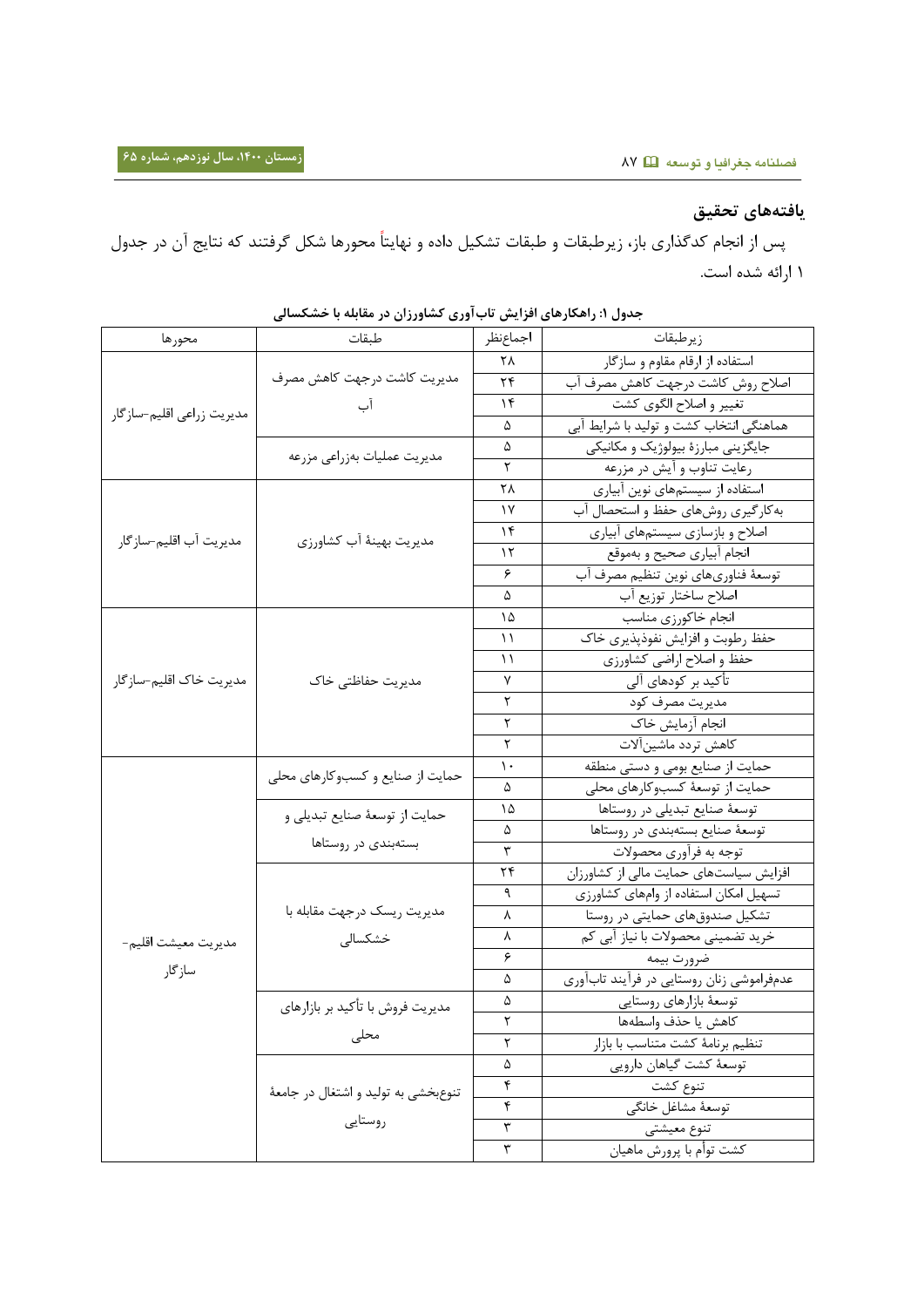| ادامه جدول ۱                    |                                                   |          |                                                 |  |  |  |
|---------------------------------|---------------------------------------------------|----------|-------------------------------------------------|--|--|--|
| محورها                          | طبقات                                             | اجماعنظر | زيرطبقات                                        |  |  |  |
| مديريت اجتماع اقليم-<br>سازگار  | تقويت انسجام اجتماعي و فرهنگ<br>مشارکت در روستاها | ٨        | افزایش استفادهٔ مشارکتی از امکانات و نهادهها    |  |  |  |
|                                 |                                                   | ۴        | افزایش مشاركت و انسجام اجتماعی                  |  |  |  |
|                                 |                                                   | J.       | افزایش استفاده از توان نهادهای محلی             |  |  |  |
|                                 | افزایش توان جسمی و روانی جامعه                    | ٣        | تقويت سلامت روحي وجسمي روستاييان                |  |  |  |
| مديريت اطلاعات اقليم-<br>سازگار | مدیریت دانش و اطلاعات کشاورزی                     | ٣٣       | کاربرد مواد و روشهای متنوع آموزشی               |  |  |  |
|                                 |                                                   | ۱۷       | تقویت دانش و آگاهی کشاورزان                     |  |  |  |
|                                 |                                                   | ٩        | استفاده از ظرفيتهاىمختلف جامعه درجهت اطلاعرساني |  |  |  |
|                                 |                                                   | ٨        | كاربرد سيستم پيشآگاهيدهنده                      |  |  |  |
|                                 |                                                   | ۴        | حمایت از دانش و ایدههای بومی                    |  |  |  |
|                                 |                                                   | ٣        | افزایش کانونهای یادگیری در روستاها              |  |  |  |
|                                 |                                                   | ٢        | اطلاع رساني بهموقع                              |  |  |  |
|                                 |                                                   | ٢        | تقويت فناوري ارتباطات روستايي                   |  |  |  |
|                                 | کاربرد تشویق و ترغیب در هدایت                     | ٨        | تشویق فعالیتهای تولیدی گروهی در روستا           |  |  |  |
|                                 | كشاورزان                                          | ۶        | ترغیب کشاورزان در اصلاح شیوههای کشتوکار         |  |  |  |
|                                 |                                                   |          |                                                 |  |  |  |

**ادامه جدول 0**

مأخذ: یافتههای پژوهش، ۱۳۹۹

 هملنطورکه جدول 8 نشلن میلهد، 1 محور اصلی لر راستلی ارتقلی تلبآوری کشلورزان تشسیل شده است که شلمل »مدیریت آب اقلیم سلزگلر«، »مدیریت تلک اقلیم سلزگلر«، »مدیریت زراعی اقلیم سلزگلر«، «مدیریت اطلاعات اقلیم سازگار»، «مدیریت معیشت اقلیم سلزگلر« و »مدیریتاجتملع اقلیم سلزگلر« است. »مدیریت آب اقلیم سلزگلر« بر راهسلرهلی صرفهجویی لر مصرف آب و ذتیره و جمعآوری آب لالشت لارل و زیرطبقلت استفلله از سیستمهلی نوین آبیلری، انجلم آبیاری صحیح و بهموقع، بهکارگیری روشهای حفظ و استحصلل آب، اصمح و بلزسلزی سیستمهلی آبیلری، اصمح سلتتلر توزیع آب و توسعۀ فنلوریهلی نوین تنظیم مصرف آب را شلمل میشول. لر این زمینه یسی از گروههل بر این نظر بولند که:

«استفاده از استخرهای سرپوشیده درجهت جلوگیری از تبخیر آب و فنلوریهلیی که میران مصرف آب را بل نیلز گیله متنلسب کند و حتی استفلله از نوار تی تیپ و

سنسورهلی هوشمند لرجهت کنترل آب لر لی لرتتلن و مرارع برای مدیریت آب مهم هستند و اگر استفلله شوند، نتیجۀ توبی میگیرند. استفلله از روشهای سنتی سفال کوزهای در پای درختان و کندن چلشههلیی که کوزههل لر آن قرار گیرند و لاتل آن کوزههل نیر از آب رشده مفید است و بهتر است این رو هل احیل شوند.«

«مدیریتخاک اقلیمسازگار» بر تقویت و حفظ رطوبت خاکتأکید داشته و زیرطبقات حفظ رطوبت و افزایش نفوذپذیری خاک، تأکید بر کودهای آلی، مدیریت مصرف کود، انجام خاکورزی مناسب، کاهش تردد ماشینآلات، انجام آزمایش خاک و حفظ و اصلاح اراضی کشلورزی را لربرمیگیرل. لر مورل این طبقه، نقلقول زیر ارائه میشول:

»استفلله از الوات منلسب و ورول حداقل ملشینآالت به مررعه و عدماستفلله از گلوآهن برگرلانلار، یعنی بهطورکلی اعملل مسلنیسی به حداقل برسد. استفلله از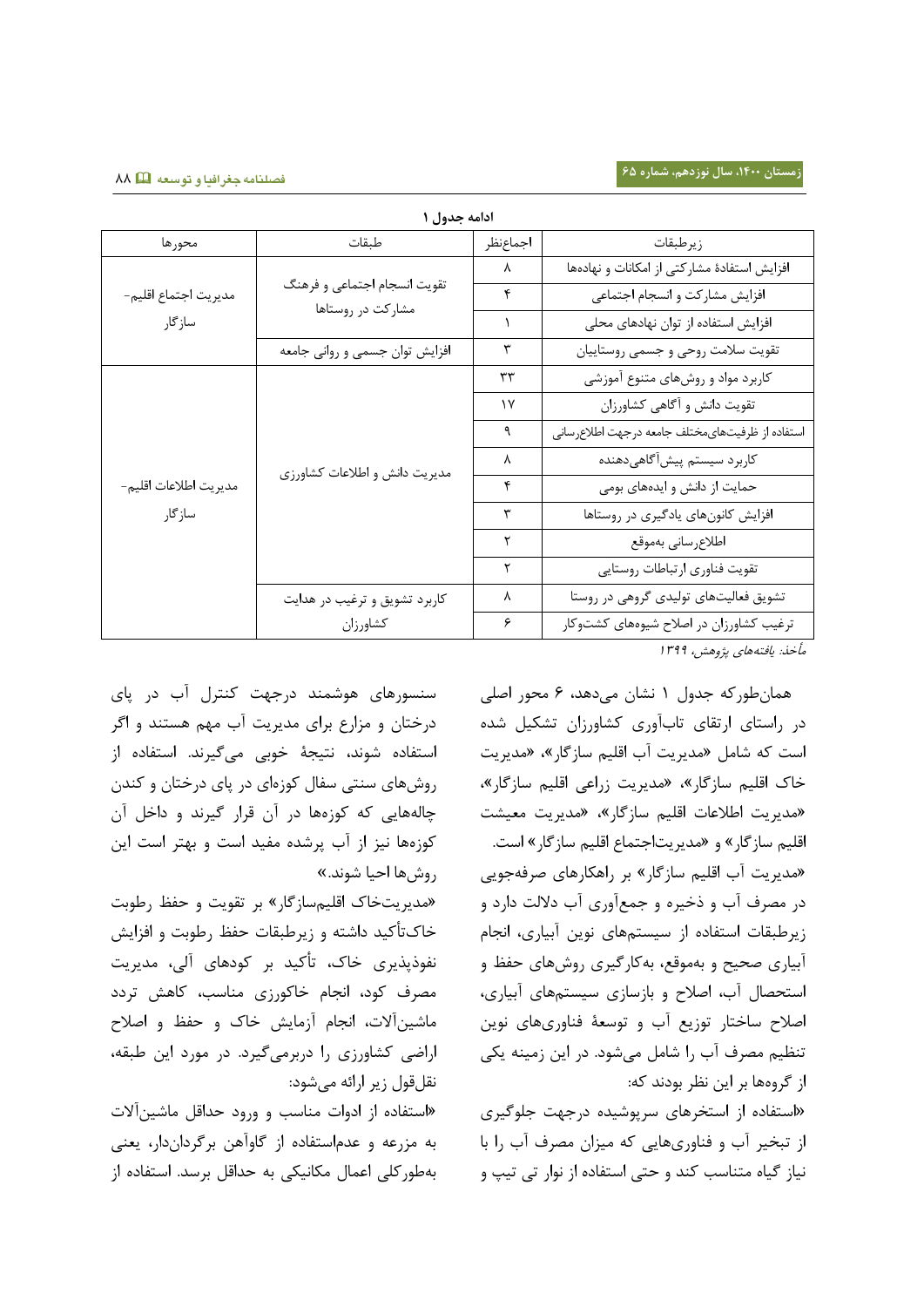فضولات دامی درجهت حفظ رطوبت خاک و تقویت قوۀ تلک یل سلتتملن تلک و همینطور مدیریت استفلله از کول، چون هرچه مصرف کولی مثل نیترات بیشتر بلشد، آب مورل نیلز نیر بیشتر میشول.«

محور سوم که »مدیریت زراعی اقلیم سلزگلر« نلم لارل، طبقلت مدیریت کلشت لرجهت کله مصرف آب و همچنین مدیریت عملیلت بهزراعی مررعه را مورل توجه قرار داده است. طبقۀ مدیریت کاشت درجهت کاهش مصرف آب، زیرطبقلت استفلله از ارقلم مقلوم و سلزگلر، تغییر و اصلاح الگوی کشت، اصلاح روش کاشت لرجهت کله مصرف آب و هملهنگی انتخلب کشت و توشید بل شرایط آبی و طبقۀ مدیریت عملیلت بهزراعی مزرعه، جایگزینی مبارزۀ بیولوژیک و مکانیکی و رعایت تناوب و آیش در مزرعه را در خود جای داده است. ازجمله نقلقولهلیی که کدهلی مرتبط بل این محور از آن استخراج شدهاند، به شرح زیر است:

»تنلسب انتخلب کلشت محصول بل میران موجول آب، چون لسترسی به آب بیشتر بلعث کلشت محصوالت رآببر و کمبول آب بلعث کلشت محصوالت کمآببر میشول. استفلله از محصوالتی که اکثرا لر لییر کشت میشول، مثل غمت ازجمله گندم که نیلز به آب کمتری لارل و لر فصل بهلر 0 بلر آبیلری کلفی است. کشت روی پشتۀ عریض که در این روش ۶۰ درصد تبخیر از سطح زمین کاهش مییابد. استفاده از آرایش کشت تلص ملنندکشت 48لر18 لر محصولچغندرقند )48 فلصلۀ بوتههل و 18 فلصلۀ شتههل( و کشت گندم بهصورت جوی و شته که بلعث کله 38 اشی 48 لرصد لر مصرف آب میشول. اینهل راهسلرهلیی است که بهراحتی میتواند توسط کشاورز استفاده شود.»

محور چهلرم، »مدیریت اجتملع اقلیم سلزگلر« است که بر تقویت انسجلم اجتملعی و فرهنگ مشلرکت لر روستاها تأکید داشته و افزایش استفادۀ مشارکتی از امکانات و نهادهها، افزایش مشارکت و انسجام اجتماعی

و افزایش استفاده از توان نهادهای محلی را شامل میشود. هچنین افزایش توان جسمی و روانی جامعه را لنبلل میکند. بهطورمثلل لر ارتبلط بل طبقلت این محور چنین عنوان شده است:

»تغییر نگر و لیدگله لر مورل روستل که همیشه از بلال به لیین است و بلعث کمرنگشدن مشلرکت لر روستل میشول. بهطورکلی فعلشیتهلی اجتملعی به خودی خود باعث ایجاد هماهنگی و همفکری درجهت استفاده و مقبولیت روشهای جدید درجهت کاهش مصرف آب میشول؛ بنلبراین بل تقویت انسجلم اجتملعی میتوان کشلورزان را برای بروز تشسسلشی آملله کرل. همچنین با مشارکت و همکاری میتوانند از تجهیزات آبیلری و الوات کشلورزی، ملنند کمبینلت بهصورت گروهیومشلرکتی لرجهت صرفهجویی آب و تلکورزی استفاده کنند.»

محور »مدیریت معیشت اقلیم سلزگلر« طبقلت حملیت از صنلیع و کسبوکلرهلی محلی )زیرطبقلت: حملیت از صنلیع بومی و لستی منطقه و حملیت از توسعۀ کسب و کارهای محلی)، حمایت از توسعهٔ صنایع تبدیلی و بستهبندی لر روستلهل)زیرطبقلت: توسعۀ صنلیع تبدیلی لر روستلهل، توسعۀ صنلیع بستهبندی لر روستلهل و توجه به فرآوری محصولات)، مدیریت ریسک درجهت مقلبله بل تشسسلشی )زیرطبقلت: افرای سیلستهلی حمایت مالی از کشاورزان، تسهیل امکان استفاده از وامهلی کشلورزی، تشسیل صندوقهلی حملیتی لر روستل، ضرورت بیمه، ترید تضمینی محصوالت بل نیلز آبیکم،عدمفراموشی زنلنروستلیی لر فرآیند تلبآوری(، مدیریت فروش با تأکید بر بازارهای محلی (زیرطبقات: توسعۀ بازارهای روستایی، کاهش یا حذف واسطهها و تنظیم برنلمۀ کشت متنلسب بل بلزار(، تنوعبخشی به توشید و اشتغلل لر جلمعۀ روستلیی )زیرطبقلت: تنوع کشت، تنوع معیشتی، توسعۀ کشت گیلهلن لارویی، کشت توأم بل رور ملهیلن، توسعۀ مشلغل تلنگی( را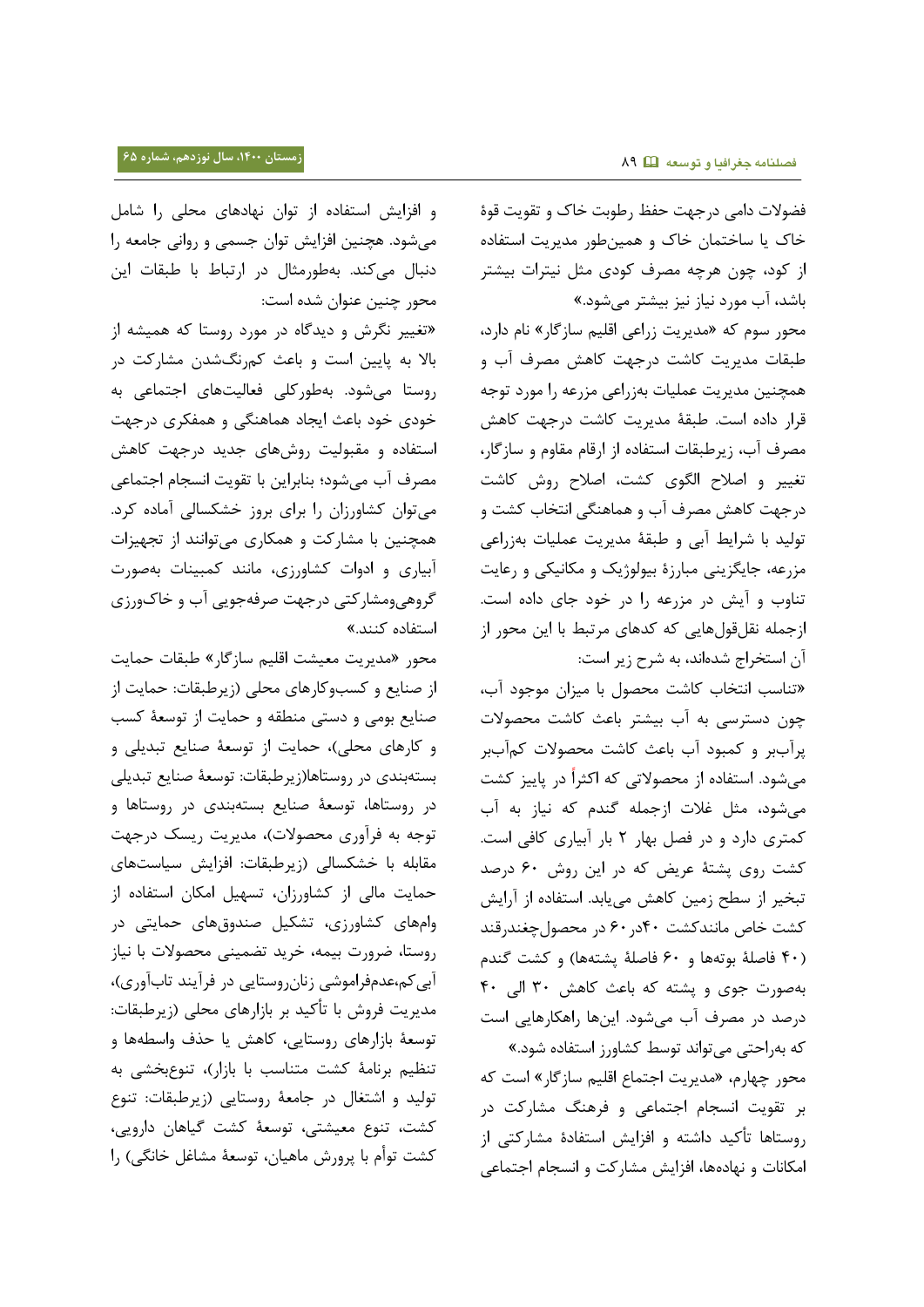لر تول جلی لاله است و بر توسعۀ کسبوکلرهل، توسعۀ صنلیع و تنوعبخشی به منلبع لرآمدی کشلورزان تأکید دارد. نقلقولهای زیر درجهت توضیح محور معیشت اقلیم سلزگلر ارائه شده است:

»ارائۀ قیمت تضمینی توسط لوشت به محصوالت کمآببر تل کشلورزان راغب بشوند این محصوالت را بسلرند و تسهیمت سلله و آسلنتر برای ارائۀ محصوالت کمآببر برای عرضه به بازارها برروی کشاورزان تأثیر لارل. منطقهبندی و بلوکبندی شهرستلن برای فعالیتهای مختلف کشاورزی مثلاً منطقۀ مرحمتآباد (چهار برج) که آب آن منطقه کم است و مرتع زیاد است، برای پرورش امور دام مناسب هستند تا محصوالت زراعی.« »کشلورزان منطقۀ مل تکمحصوشی نیستند، به عبلرتی لر کنلر زراعت، لاملاری و بلغداری و حتی زنبورلاری هم لارند. اشبته تشویق کشلورزان به کلشت چند محصول لر مررعه و حتی ارقلم متفلوت لر مزرعه به آنها خیلی کمک می *ک*ند.»

آخرین محور، «مدیریت اطلاعات اقلیم سازگار» است که طبقات مدیریت دانش و اطلاعات کشاورزی و کلربرل تشویق و ترغیب لر هدایت کشلورزان را دربرمیگیرد. این محور بر اطلاعرسانی دقیق و بهموقع و تقویت دانش روستاییان و همچنین تشویق آنان درجهت اصلاح روشهای کشتوکار تأکید میکند. طبقۀ مدیریت دانش و اطلاعات کشاورزی شامل زیرطبقات اطلاعرسانی بهموقع، تقویت دانش و آگاهی کشاورزان، کاربرد مواد و روشهای متنوع آموزشی، استفاده از ظرفیتهای مختلف جامعه در جهت اطلاع رسانی، حمایت از دانش و ایدههای بومی، افزایش

کلنونهلی یللگیری لر روستلهل، کلربرل سیستم پیش آگاهی دهنده و تقویت فناوری ارتباطات روستایی میشول و زیرطبقلت ترغیب کشلورزان لر اصمح شیوههلی کشتوکلر و تشویق فعلشیتهلی توشیدی گروهی لر روستل طبقۀ کلربرل تشویق و ترغیب لر هدایت کشلورزان را تشسیل میلهد. نقلقولهلی زیر بهبرتی از کدهل لرجهت تشسیل زیرطبقلت و طبقلت محور مدیریت اطلاعات اقلیم سازگار اشاره دارد:

«اطلاعیهها و پیشآگاهی از طریق پیامک برای کشلورزانی که لر سلملنه بتنلم کرله بلشند، راهنملی بسیلر توبی برای آگلهی کشلورزان از عوامل قهری و طبیعی ازجمله تشسسلشی است. آگلهسلزی کشلورزان ازطریق الارۀ هواشنلسی و برگراری جلسلت الارۀ هواشنلسی بل جهلل کشلورزی و همچنین کشلورزان لرجهت انتخلب رقم، نوع کشت و همچنین نوع محصول. ارسلل یلمک به کشلورزان تل آنلن تصمیملت بهتر بگیرند و اقداملت مهمتری انجلم لهند و کمتر بل تطر حوالث طبیعی مثل خشکسالی مواجه شوند.»

»گااشتن کمسهلی آموزشی و کلرگلههلی آموزشی لر رابطه بل اشگوی کشت و کلشت محصوالت کمالعل ضروری است. اجرای مرارع نملیشی اگرچه طرح قدیمی است، وشی به اندازۀ طرحهلی جدید و شلید بیشتر از آنهل کارایی دارد.کشاورزان درجهت حضور در کلاسهایی برای مدیریت مررعه تشویق شوند و لر این مورل اطلاعرسانی ازطریق کشاورزان پیشرو، مددکاران و تسهیلگران بلید انجلم شول.« س از کدگااری لالههل، فراوانی اجتماع برای هر محور محاسبه شد و سپس نمودار کشش اجماع همۀ محورها ترسیم شد (نمودار ١).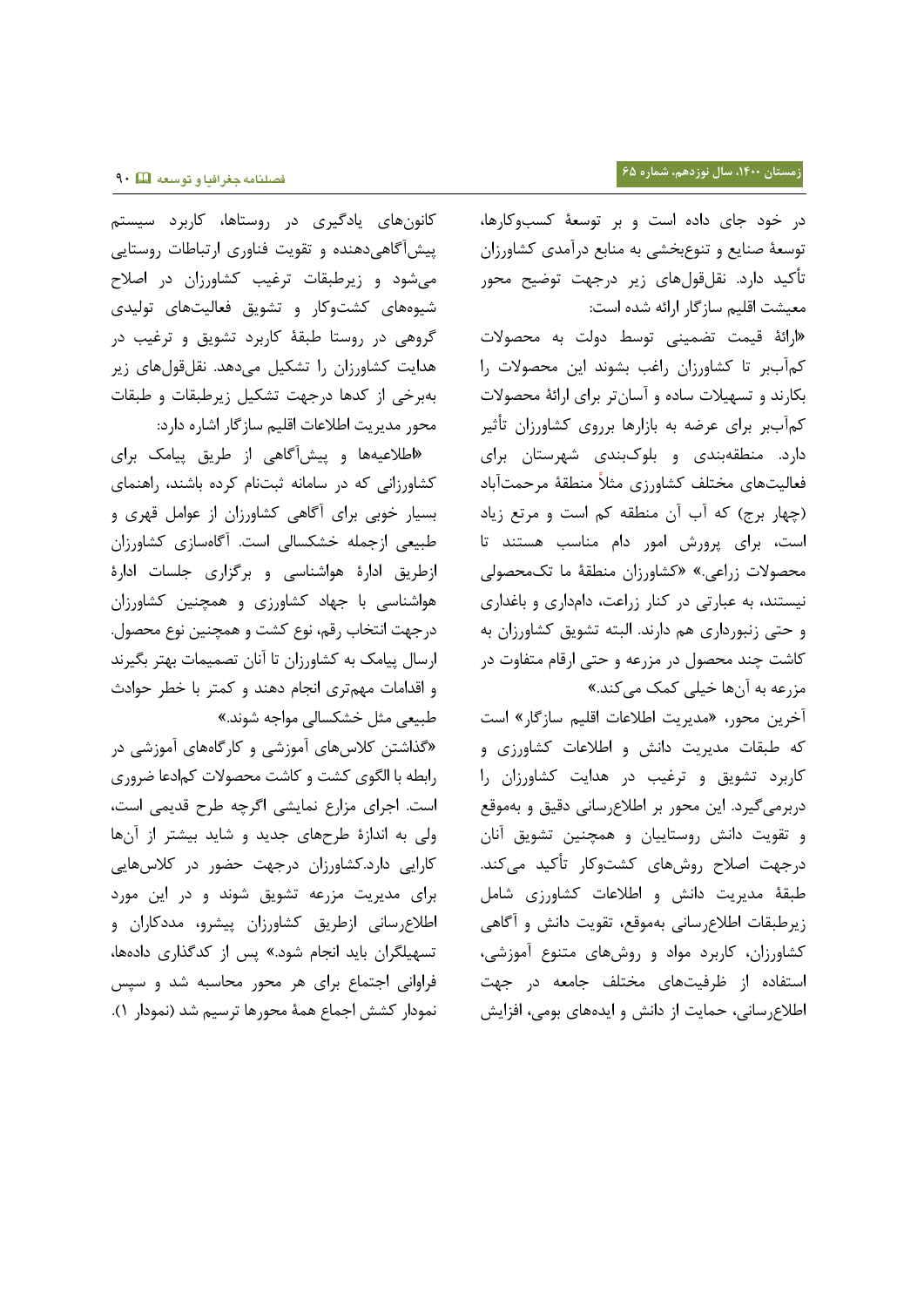

**نمودار :0 نمودار تارعنکبوتی کشش اجما راهکارهای افزایش تابآوری کشاورزان** تهیه و ترسیم: نگلرندگلن، 8377

هملنطور که نمولار 8 نشلن میلهد، صلحبنظران و کلرشنلسلن بیشترین اجملع را لرمحور مدیریت معیشت اقلیم هوشمند لاشتهاند که نشلن میلهد اصلیترین راهسلر ارتقلی تلبآوری از نظر آنلن است و کمترین اجملع لر مدیریت اجتملع اقلیم هوشمند حلکی از کماهمیتبودن این راهکار در مقایسه با سایر راهکارها است. لر نمولار 0 ارتبلط بین محورهل بررسی شده است. همانطور که از شکل پیداست، مدیریت اطلاعات اقلیم هوشمند طبقۀ محوری لر بین این محورهلست که بر همۀ محورهل شلمل مدیریت آب اقلیم هوشمند، مدیریت تلک اقلیم هوشمند، مدیریت زراعی اقلیم هوشمند و مدیریت اجتملع اقلیم هوشمند ت یرگاار

است و با سایر متغیّرها نقش مهمی در مدیریت معیشت اقلیم هوشمند ایفا می کند.

مدیریت اطلاعات اقلیم هوشمند به مدیریت زراعی اقلیم هوشمند،مدیریتتلک اقلیم هوشمند و مدیریت آباقلیم هوشمند کمک کرله و حتی میتواند سبب مدیریت اجتملع اقلیم هوشمند شول؛ بنلبراین لان و اطلاعات نقش مهمی در ارتقای تابآوری روستاییان با افزایش سایر ابعاد دارد. مدیریت زراعی اقلیم هوشمند، مدیریت تلک اقلیم هوشمند، مدیریت آب اقلیم هوشمند و مدیریت اجتملع اقلیم هوشمند بل افرای مدیریت اطلاعات اقلیم هوشمند میتواند باعث مدیریت معیشت اقلیم هوشمند شول.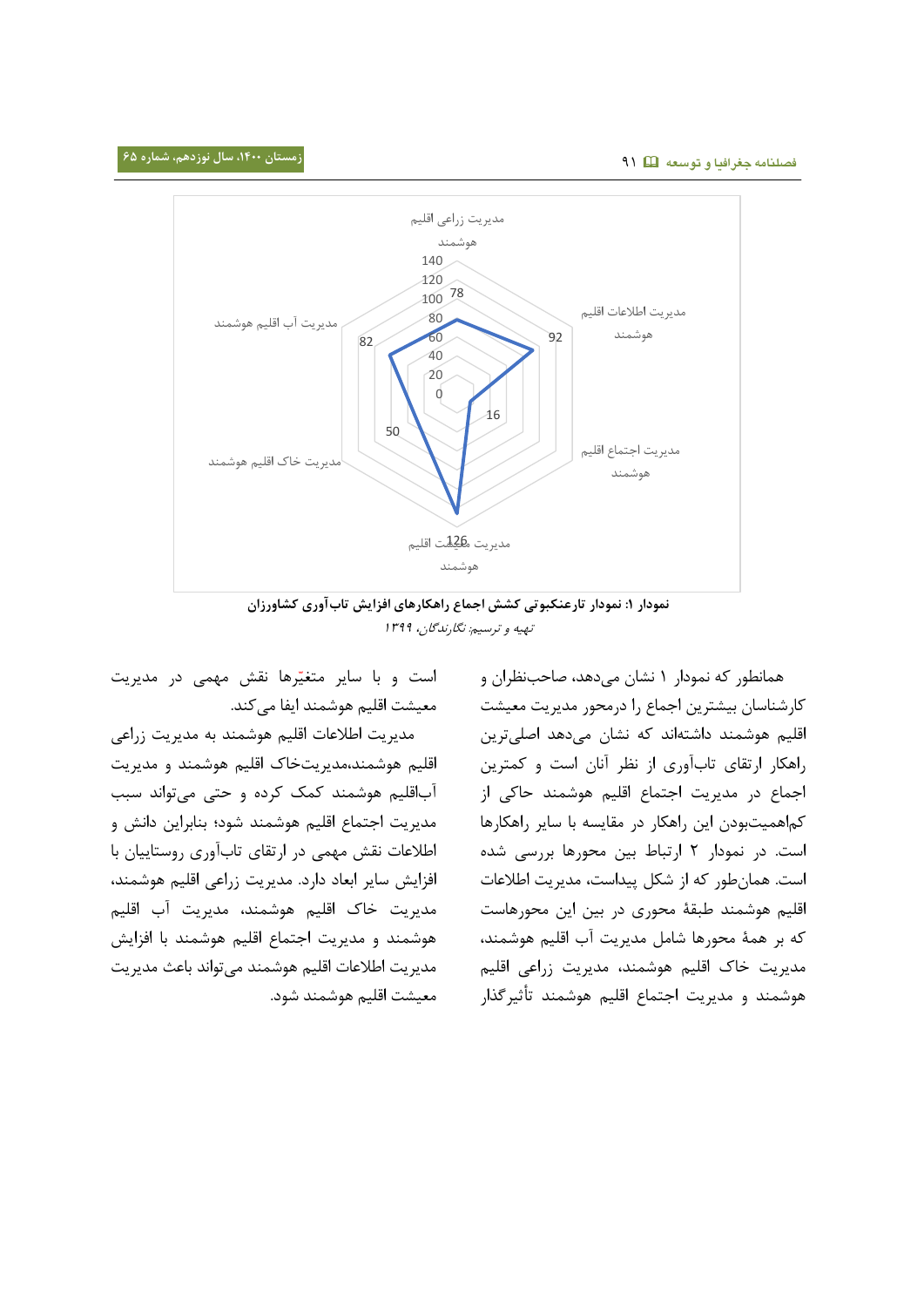**فصلنامه جغرافیا و توسعه** 70



**نمودار :1 مدل راهکارهای افزایش تابآوری کشاورزان شهرستان میاندوآب** تهیه و ترسیم: نگلرندگلن، 8377

**نتیجه**

نتلیج تحقیق نشلن لال که کشلورزی آب اقلیم هوشمند، کشلورزی تلک اقلیم هوشمند، کشلورزی زراعی اقلیمهوشمند،کشاورزی اطلاعات اقلیم هوشمند، مدیریت معیشت اقلیم هوشمند و مدیریت اجتملع اقلیم هوشمند راهسلرهلیی است که میتواند تلبآوری کشاورزان در برابر خشکسالی را افزایش دهد. هر چند، کلربست تملمی راهسلرهل به طور همرملن امری ضروری به نظر میرسد، امل کشلورزی اطمعلت اقلیم هوشمند به منظور افزایش آگاهی و اطلاعات روستاییان جهت

مدیریتتوشید و مدیریت معیشت اقلیم هوشمند به علت بیشتر شدن مسائل و مشکلات معیشتی مردم به ویژه طیسللهلی اتیر ضرورتی لوچندان لارل.بهنظر میرسد کلرشنلسلن ارتقلی تلبآوری کشلورزان شهرستلن میلندوآب را بیشتر وابسته بهراهسلرهلی زراعی و معیشتی و سیلستهلی حملیتی لانسته و جلیگله راهسلرهلی اجتملعی نیر کمرنگ میبلشد. بل این حلل، جلیگله ارتقلء تلبآوری لر سیلستهل و برنلمهریریهلی کمن توسعهای کمتر مورل توجه قرار گرفته است.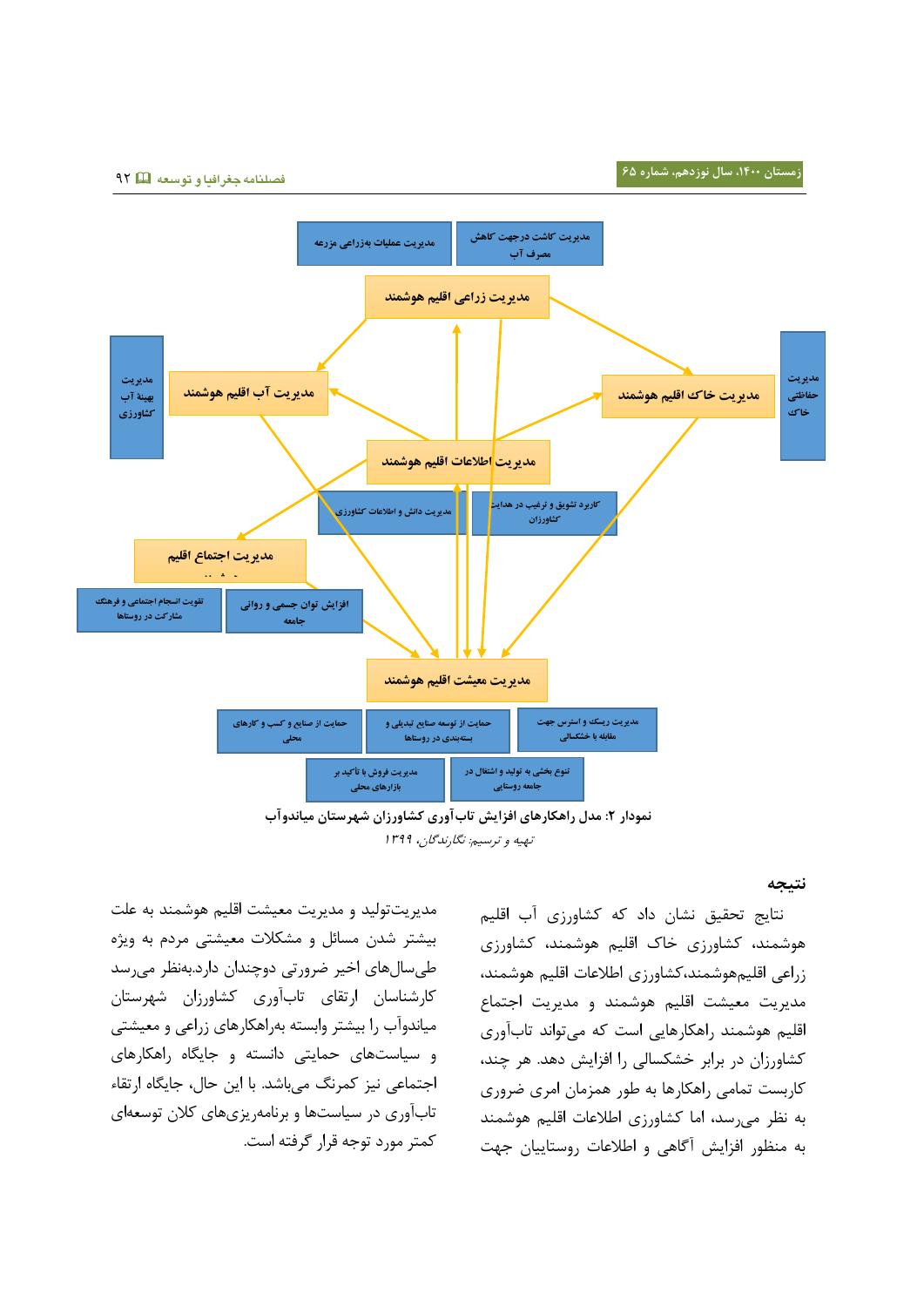#### **بحث و پیشنهادها**

 بهمنظور ارتقلی تلبآوری کشلورزان و جوامع روستلیی لر برابر تغییرات اقلیمی، راهسلرهلی مختلفی ارائه شده است. راهحلهای که با پژوهش بهدست آید، می تواند امکان دستیابی به راهحلهای کارآمد را افزایش دهد )*7 2019: ,al et Bruneckiene*)؛ بههمینلشیل این پژوهش با هدف دستیابی به راهکارهای بهبود تابآوری کشلورزان شهرستلن میلندوآب لر برابر تشسسلشی از لیدگله کلرشنلسلن انجلم شد.

مدیریت خاک اقلیم سازگار استفاده از روشهای زراعی کم شخم *(رضایی و همکاران، ١٣٩٠: ١)* و استفاده از کودهای آلی *(سواری و شوکتی آمقانی، ۱۳۹۸: ۲۹)* را مورد تاکید قرار می دهد. افزایش حاصلخیزی خاک و جلوگیری از تخریب آن میتواند نقش مهمی در کاهش مصرف آب و حفظ رطوبت خاک داشته باشد؛ بنابراین ترویج مصرف کولهلی آشی، استفللۀ کمتر از خاکورزیهای عمیق و همچنین روشهای حفظ رطوبت و افزایش نفوذپذیری خاک مانند مالچگذاری بلید مورل توجه قرار گیرل.

لر مدیریت آب اقلیم سلزگلر، استفلله از سیستمهلی نوین آبیلری، انجلم آبیلری صحیح و بهموقع و لنبللکرلن راهسلرهلیی برای صرفهجویی لر مصرف آب (مجنونی توتاخانه و همکاران، ۱۳۹۶: ۸۶) و صرفهجویی در مصرف آب به کمک فناوری و روشهاینوین در راستلی بهبولبخشی به تلبآوری جوامع محلی *(سیداخلاقی و طالشی، ۱۳۹۷: ۶۶)* مورد تأکید می باشد. پژوهشها نشان میدهد کشاورزان در زمان خشکسالی بل ایجلل استخرهلی ذتیرۀ آبقدرت تول لرجهت مقابله با خشکسالی را افزایش میدهند *(رضایی و* هم*کاران، ۱۳۹۰: ۱).* انجام آبیاری تکمیلی با استفاده از منلبع آبی زیرزمینی یل استحصلل شده میتواند نق مهمی در افزایش عملکرد محصول داشته باشد. همچنین حفظ آب و جمعآوری آبهای جاری و فصلی به همراه صرفهجویی لر مصرف آب و استفلله از رو هلی نوین آبیلری از راهسلرهلی منلسبی است که

میتواند کشاورزان را در برابر تنش خشکسالی کمک کند.

 مدیریت زراعی اقلیم سلزگلر، مدیریت کلشت لرجهت کله مصرف آب و مدیریت عملیلت بهزراعی مررعه را مورل توجه قرار لاله، کشت و توشید بل شرایط آبی و جایگزینی مبارزۀ بیولوژیک و مکانیکی رعایت تناوب و آیش در مزرعه را دربرمیگیرد. مدیریتزمین *( Dhraief 2019:15 ,al et*)، استفلله از محصوالت کلرآمد )مجنونی توتاخانه و همکاران، ۱۳۹۶: ۸۶)، تغییر تاریخ کشت (*اسمعیل نژاد و علیجانی، ۱۳۹۶: ۷۱)*، کاشت ارقام مقاوم در برابر خشکی *(اسمعیلiژاد و علیجانی، ۱۳۹۶: ۲۱؛* سیداتمقی و طلششی، :8377 11؛ رضلیی و همسلران، :8378 8(، تغییر نوع زراعت و کلشت محصوالتی بل نیلز آبی کم *(دهقان و همکاران، ۱۳۹۴: ۱)* و اصلاح الگوی کشت *(سیداخلاقی و طالشی، ۱۳۹۷: ۶۶)* و کشت محصوالت منلسب بل توجه به شرایط ی بینیشدۀ )*Mbakahya & Ndiema, 2015: 1615* ( آبوهوایی نیز در پژوهشهای گذشته حاصل شده است. مدیریت عملیات زراعی مزرعه درجهت کاهش مصرف آب به میزان آگاهی کشاورزان از دانش روز دنیا بستگیداشته؛ بنابراین افزایش دانش و اطلاعات کشاورزان در زمینههایی مانند شناسایی ارقام مقاوم و سازگار، اصلاح رو کلشت و هملهنگی کشت و توشید بل شرایط آب و هوایی در این خصوص پیشنهاد می شود.

 محور مدیریت معیشت اقلیم سلزگلر راهسلرهلی حملیت از صنلیع و کسبوکلرهلی محلی، حملیت از توسعۀ صنلیع تبدیلی و بستهبندی لر روستلهل، توسعۀ کشت گیلهلن لارویی، کشت توأم بل رور ملهیلن و توسعۀ مشلغل تلنگی و موارلی از این قبیل را دربرمیگیرد. مطابق با نتایج پژوهش حاضر، ایجاد بلزارهلی محلی نرلیک )*2019:15 ,al et Dhraief*)، دسترسی به اعتبارات خُرد و دریافت کمک مالی )*59 2015: ,al et Arouri*)، حملیت از کشلورزان برای لسترسی بیشتر به بلزار )*8-9 2016: ,al et Hang*)، تعیین قیمت تضمینی برای محصولات *(شریفی و*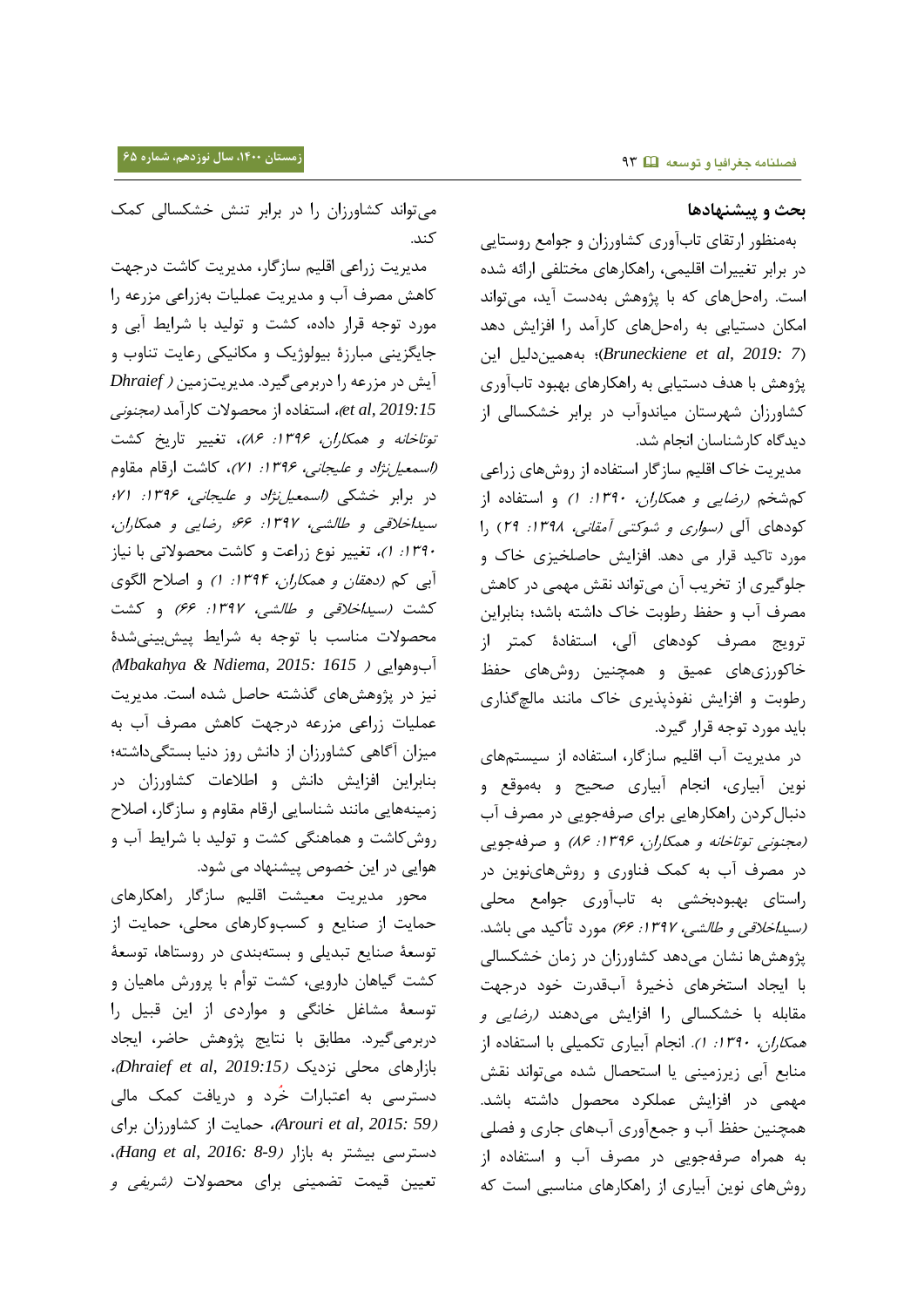تابآوری کشاورزان در برابر خشکسالی نیز تأیید شده است (حسین *آبادی و خانمحمدیان، ۱۳۹۷: ۱)؛* بنابراین تقویت سرملیۀ اجتملعی روستلهل و افرای مشلرکت و همسلری آنلن از طریق گروههل و تشسلهلی محلی و مرلمی میتواند مورل توجه بلشد.

مدیریت اطلاعات اقلیم سازگار طبقات مدیریت دانش و اطلاعات کشاورزی و کاربرد تشویق و ترغیب لر هدایت کشلورزان را لربرمیگیرل. این محور بر اطلاعرسانی دقیق و به موقع و تقویت دانش روستاییان تاکید دارد. براساس مطالعات گذشته، تابآوری مطلوب نیلزمند بهبول ظرفیت یللگیری ازطریق سرملیهگااری لر آموز رسمی و غیررسمی است ) *,al et Cinner 1 2009:*(. هوه هلی گاشته نیر حلکی از این است که افرادی با دسترسی بیشتری به خدمات ترویجی، در برابر تغییرات آبوهوایی مقلومت بیشتری لاشتهاند فنلوری .(*Mbakahya & Ndiema, 2015: 1608* ( اطلاعات و ارتباطات نیز نقش مهمی بر کاهش تأثیرات خشکسالی و ایجاد تابآوری در بین کشاورزان دارد )رفیعیلن و همسلران، :8378 07(.

مطابق با نتایج، افزایش آگاهی و اطلاعات کشاورزان )مجنونی توتلتلنه و همسلران، :8371 71؛ سواری و شوکتی *آمقانی، ۱۳۹۸: ۳۱)،* بهبود مهارتهای حرفهای کشاورزان *(سواریو شوکتی آمقانی، ۱۳۹۸: ۳۱)* و آموزش فنون نوین کشاورزی *(سیداخلاقی و طالشی، ۱۳۹۷: ۶۶)،* توجه به دانش بومی روستاییان *(سیداخلاقی و طالشی،* 1۳۹۲: ۶۶) و همچنین ارائهٔ آموزشهای پیش از مخاطرات برای افزایش آگاهی روستاییان *(عنابستانی و همکاران، ۱۳۹۷: ۳۵)* نیز در پژوهشهای پیشین مورد توجه قرار گرفته است؛ بنابراین افزایش دانش و اطلاعات کشاورزان و تقویت مهارتهای آنان درجهت اصلاح روشهای تولید بهمنظور مقابله با خشکسالی از مهمترین راهکارهایی است که توجه به آن در بحث تلبآوری حلئر اهمیت است.

همسلران، :8371 08(، افرای تنوع ) *,al et Darnhofer 186 2010:*( شلمل تنوع لر کشت و توشید محصول )اسمعیلنهال و علیجلنی، :8371 78؛ رضلیی و همسلران، :8378 8( و تنوع معیشتی )حیدریسلربلن و مجنونی توتاخانه، ۱۳۹۵: ۶۵؛ سیداخلاقی و طالشی، ۱۳۹۷: ۶۶؛ اسمعیل*ن اد و پودینه، ۱۳۹۶: ۹۸)* و تقویت داراییهای معیشتی بهرهبرداران و کشاورزان *(سیداخلاقی و طالشی،* :8377 11(، اجراییسلزی و توسعۀ وش بیمه *(سیداخلاقی و طالشی، ۱۳۹۷: ۶۶).* افزایش دسترسی به تسهیلات بانکی *(خالدی و همکاران، ۱۳۹۴: ۶۷۱)* و جبران خسارتهای اقتصادی ناشی از خشکسالی، فرصتسلزی برای رونق کسبوکلرهلی محلی و کله وابستگی ساکنان مناطق و نواحی متأثر از خشکسالی و بحران آب به معیشت کشاورزی *(سیداخلاقی و طالشی،* 1۳۹۲: ۶۶) نیز در پژوهشهای گذشته برای تقویت تلبآوری کشلورزان و تلنوالههلی آنلن لر برابر تشسسلشی ارائه شده است. شرایط روستلهل و وابستگی مرلم به کشلورزی بهشدت آنهل را لر برابر تغییرات اقلیمی متزلزل کرده و بنابراین معیشت پایدار اصلیترین علملیاست که میتواند کشلورزان را لر برابر تشسسلشی و تغییرات اقلیمی تلبآور کند. توجه به افزایش تنوع در تولید و اشتغال و دسترسی به منابع لرآمدی جلیگرین میتواند به کشلورزان برای تلبآوری بیشتر کمک کند.

مدیریت اجتملع اقلیم سلزگلر بر تقویت انسجلم اجتماعی و فرهنگ مشارکت در روستاها تأکید داشته و افزایش توان جسمی و روانی جامعه را نیز شامل میشود. عنابستانی و همکاران (۱۳۹۷) نیز بر افزایش مشلرکت مرلم و عضویت آنهل لر تشسلهلی محلی را برای تلبآوری لر برابر مخلطرات محیطی ارائه کرلهاند (*عنابستانی و همکاران، ۱۳۹۷: ۳۵).* برخی پژوهشها نیز بر تقویت سرملیۀ اجتملعی بهمنظور مشلرکت روستاییان در مقابله با بحران خشکسالی تأکید کردهاند )سیداتمقی و طلششی، :8377 11؛ سواری و شوکتی آمقانی، ۱۳۹۸: ۲۸). ارتباط بین سرمایۀ اجتماعی و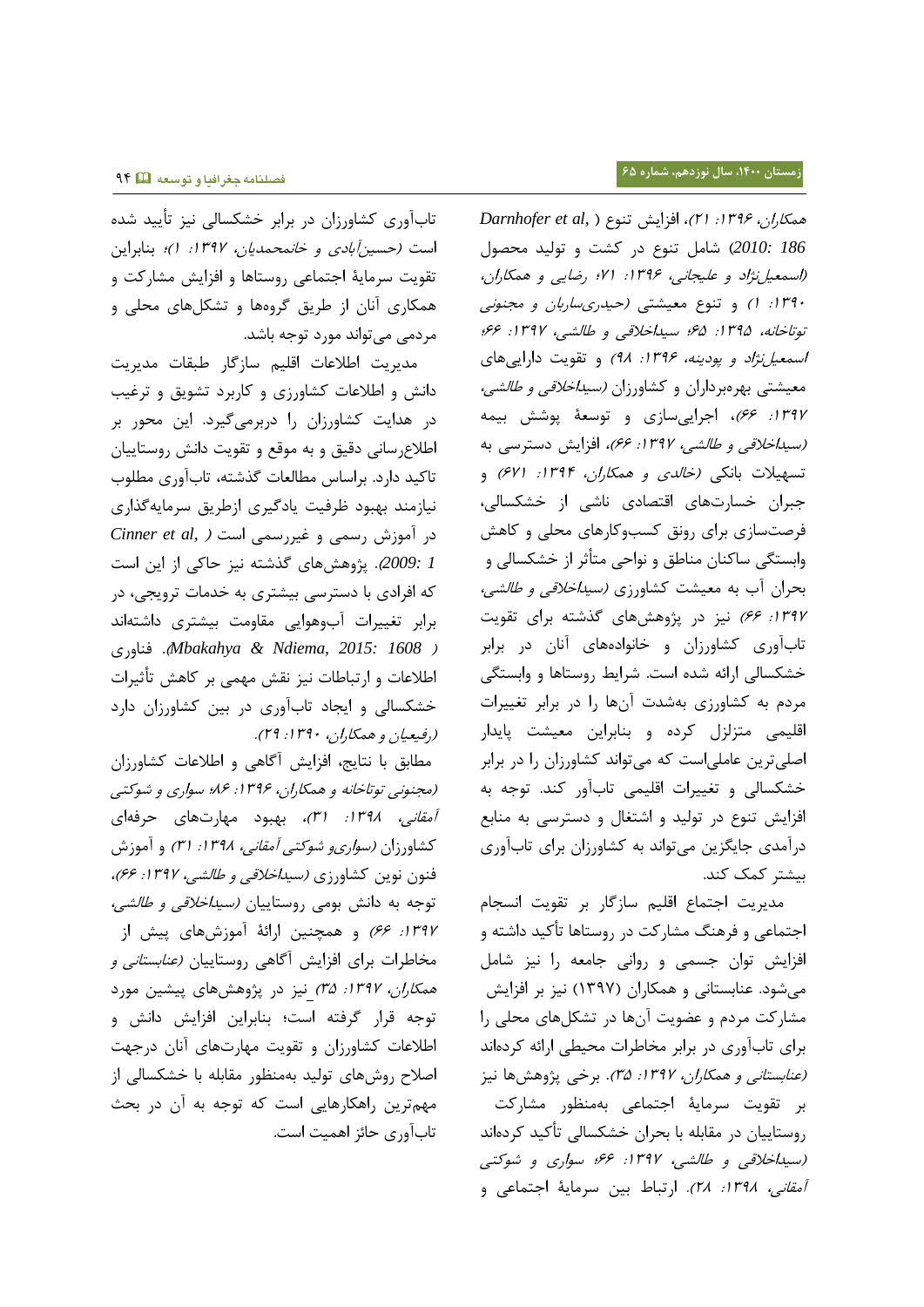## **زمستان ،0011 سال نوزدهم، شماره 65 فصلنامه جغرافیا و توسعه** 75

#### **منابع**

- احمدیلن، رضل؛ فرهالل تاداکرمی )8377(. برنلماه ریاری لرجهت تلبآوری مطلاوب شاهری لر مقلبال مخالطرات محیطــی (بررســی ســیل در شــهر قیــدار)، کنفــرانس بینالمللی مطالعات بین شتهای در مدیریت و مهندســی، لانشگله تهران، مؤسسۀ هوهشی مدیریت مدبر. [https://civilica.com/doc/883279](https://civilica.com/doc/883279/)/
- اسمعیل نهال، مرتضی؛ محمدرضل ولینه )8371(. ارزیلبی سلزگلری بل تغییرات اقلیمی لر منلطق روساتلیی جناوب خراسان جنوبی. مجلۀ مخاطرات محیط طبیعی. سـال ۶. شمارۀ ١١. صفحات ١٠٠-٨۵. [https://jneh.usb.ac.ir/article\\_3052\\_2f0078ac0](https://jneh.usb.ac.ir/article_3052_2f0078ac0127eb2e082a15f9451a6b78.pdf)

[127eb2e082a15f9451a6b78.pdf](https://jneh.usb.ac.ir/article_3052_2f0078ac0127eb2e082a15f9451a6b78.pdf) - اسمعیلنهال، مرتضی؛ بهلول علیجلنی )8371(. واکالوی و رتبهبندی استراتهیهالی سالزگلری نسابت باه تغییارات اقلیمــی از دیــدگاه مــردم محلــی موردمطالعــه: دشــت

سیستان. مخاطرات محیطی. دورۀ ۴. شمارۀ ١. صـفحات  $55 - YT$ 

<https://jsaeh.khu.ac.ir/article-1-2694-fa.pdf>

- امیرخانی، ستاره؛ محمد چیـذری؛ سـیدمحمود حسـینی (۱۳۸۸). بررسی عوامل مؤثر در نوع مدیریت گندمکاران شهرستلن ورامین لر زمینۀ تشسسلشی. مجموعه مقالالت سومین کنگرۀ علوم ترویج و آماوز کشالورزی و منالبع طبیعی ایران. مشهد: انجمن ترویج و آمـوزش کشـاورزی ایران.

## [https://civilica.com/doc/131856](https://civilica.com/doc/131856/)/

- حسینآبللی، عطیه؛ عنلیات اشاه تلنمحمادیلن )8377(. سـنجش و واکــاوی رابطــهٔ بــین ســرمایهٔ اجتمــاعی و تــابآوری کشــاورزان در برابــر خشکســالی. چهــارمین کنفرانس بینالمللی یافتههای نوین در علـوم کشـاورزی، منابع طبیعی و محیطزیست، تهـران: انجمـن توسـعه و ترویج علوم و فنون بنیللین.

#### [https://civilica.com/doc/780040](https://civilica.com/doc/780040/)/

- حقی، صالح؛ سید احمـد خـاتون آبـادی؛ محمـد صـادق ابراهیمی (۱۳۹۵). تأثیر روند خشکشدن دریاچۀ ارومیـه بر وضعیت اقتصادی مناطق روسـتایی اطـراف از دیـدگاه خانوارهای روستایی در دهستان بکشـلوچای، شهرسـتان ارومیـه. فصـلنامهٔ راهبردهـای توسـعهٔ روسـتایی. دورۀ ٣. شمارۀ ٣. صفحات: ٢٠٢-٢٨٧.

[https://www.sid.ir/fA/Journal/ViewPaper.aspx](https://www.sid.ir/fA/Journal/ViewPaper.aspx?id=276723) [?id=276723](https://www.sid.ir/fA/Journal/ViewPaper.aspx?id=276723)

- حیدری سلربلن، وکیل؛ علی مجنونی توتلتلناه )8375(. نقش تنوع معیشتی در تـاب آوری خانوارهـای روسـتایی ییرامون دریاچـۀ ارومیـه در برابـر خشکسـالی. تحلیـل فضایی مخاطرات محیطی. دورۀ ۳. شـمارۀ ۴. صـفحات  $.49 - Y$ 

## [https://www.sid.ir/fa/journal/ViewPaper.aspx?](https://www.sid.ir/fa/journal/ViewPaper.aspx?id=334692) [id=334692](https://www.sid.ir/fa/journal/ViewPaper.aspx?id=334692)

- تلشادی، فخراشادین؛ کیاومرث زرافشالنی؛ علای اصاغر میرکزاده؛ لیدا شرفی (۱۳۹۴). بررسی عوامل مـؤثر بـر توان سازگاری کشاورزان در برابر تغییرات اقلیم مطالعـهٔ موردی: گنـدم کـاران شهرسـتان سـريل ذهـاب، اسـتان کرمانشاه. پیژوهشهای روستایی. دورۀ ۶. شـمارۀ ۳. صفحات ۶۷۸–۶۵۵.

[https://jrur.ut.ac.ir/article\\_56064\\_7a95e35a6fb](https://jrur.ut.ac.ir/article_56064_7a95e35a6fbccb866aadc7f0c1e56ad2.pdf) [ccb866aadc7f0c1e56ad2.pdf](https://jrur.ut.ac.ir/article_56064_7a95e35a6fbccb866aadc7f0c1e56ad2.pdf)

- لارند، محمد )8374(. ارزیلبی و شنلتت تغییر اقلیم لر ایران طی دهههای اخیر. علوم و مهندسـی آبخیـزداری ایران. سلل .7 شملرۀ .38 صفحلت .8-84 [https://www.sid.ir/fa/journal/ViewPaper.asp](https://www.sid.ir/fa/journal/ViewPaper.aspx?id=282348)

[x?id=282348](https://www.sid.ir/fa/journal/ViewPaper.aspx?id=282348)

- لهقلن، ویلن؛ سلرا وشی زاله؛ حسن تساروی )8374(. بررسی عوامل تشکشدن لریلچۀ ارومیه و راهسلرهالی احیای آن. دومین همایش ملبی آب، انسان و زمین، اصفهلن، شرکت توسعهسلزان گرلشگری اصفهلن. [https://civilica.com/doc/535227](https://civilica.com/doc/535227/)/
- رضلیی، روحاشه؛ سیدرضل اساحلقی ؛ شایم صافل )8378(. رو هلی سنتی لر مدیریت منلبع آب لرجهت مقلبله بل خشکسالی با تأکید بر دانش بـومی کشــاورزی. همــایش بینالمللی دانش سنتی مدیریت منـابع آب، یـزد: مرکـز بیناشمللی قنلت و سلزههلی تلریخی آب.

<https://civilica.com/doc/136167/>

- رفیعیلن، مجتبی؛ محمدرضل رضلیی؛ علی عسگری؛ اکبر پرهیز کـار؛ سـیاوش شـایان (۱۳۹۰). تبیـین مفهـومی تــابآوری و شــاخصســازی آن در مــدیریت ســوانح اجتماعمحور (CBDM). برنامهریزی و آمایش فضا. دورۀ 1۵. شمارۀ ۴. صفحات ۴۱-۱۹.

[https://www.sid.ir/fa/journal/ViewPaper.aspx](https://www.sid.ir/fa/journal/ViewPaper.aspx?id=170456) [?id=170456](https://www.sid.ir/fa/journal/ViewPaper.aspx?id=170456)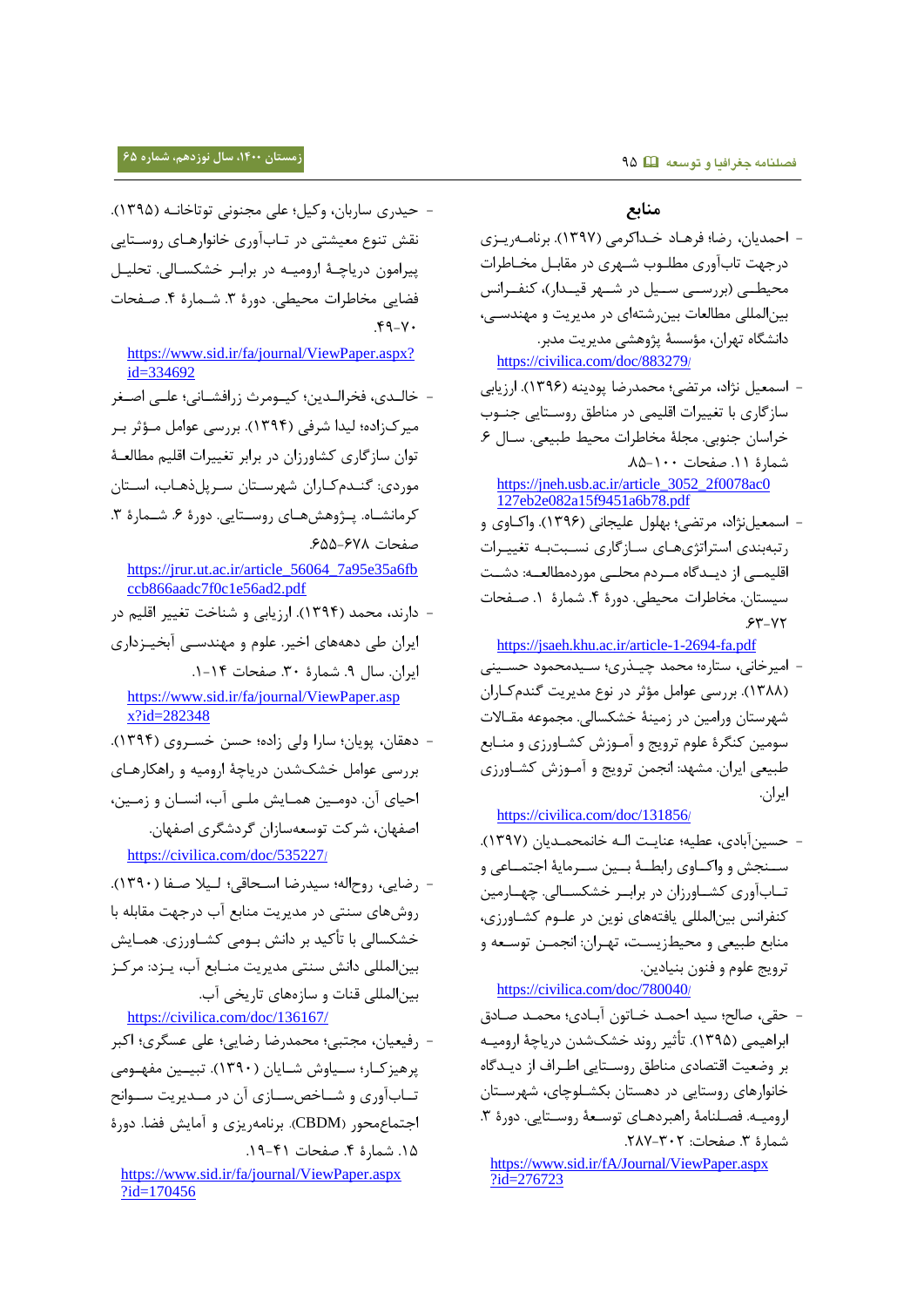- سـواری، مسـلم؛ محمـد شـوکتی آمقـانی (۱۳۹۸). شنلسلیی راهسلرهلی سلزگلری کشلورزان کوچکمقیلس د, مقابلـه بـا خشکسـالی در اسـتان آذربایجـان غربـی. برنامهریزی فضایی. سال ۹. شمارۀ ۴. صفحات ۴۲-۱۷. [https://sppl.ui.ac.ir/article\\_24053\\_c0f4475a9](https://sppl.ui.ac.ir/article_24053_c0f4475a9728f13042263e9ae0dae147.pdf) [728f13042263e9ae0dae147.pdf](https://sppl.ui.ac.ir/article_24053_c0f4475a9728f13042263e9ae0dae147.pdf)
- سسیاح مفضـلی، اردشـبر؛ فاطمـه سـادات رحمتـبی و همکاران (۱۳۹۶). الگوسازی مشارکت جوامع محلبی در احیلی لریلچۀ ارومیه ازطریق استقرار کشلورزی لیادار . تهران، نشر: مهر صللق، چلپ اول، صفحلت .84-85 [http://www.wetlandsproject.ir/uploads/public](http://www.wetlandsproject.ir/uploads/publications/book/SA%20Documentation-Low.pdf) [ations/book/SA%20Documentation-Low.pdf](http://www.wetlandsproject.ir/uploads/publications/book/SA%20Documentation-Low.pdf) - ســيداخلاقى، ســيدجعفر؛ مصــطفى طالشــى (١٣٩٧).
- ارتقلی تلبآوری جوامع محلی راهبرل آینده برای مقلبله با خشکسالی مـورد مطالعـه: حوضـهٔ آبخیـز حبلـه رود. طبیعت ایران. دورۀ ٣. شمارۀ ٣. صفحات ۶۰-۶۰. [https://irannature.areeo.ac.ir/article\\_116783\\_9](https://irannature.areeo.ac.ir/article_116783_9df997f32252b35abd0a7291173f1567.pdf)
- [df997f32252b35abd0a7291173f1567.pdf](https://irannature.areeo.ac.ir/article_116783_9df997f32252b35abd0a7291173f1567.pdf) شریفی، زینـب؛ مهـدی نـوری پـور؛ مـریم شـریفزاده (۱۳۹۶). تحلیــل آسـیبپــذیری خانوارهــای روســتایی بخش مرکزی شهرستان دنا: کاربرد چـارچوب معیشـت لیدار. نشریۀ تحلیل فضلیی مخلطرات محیطی. لورۀ .4 شمارۀ ٢. صفحات ٣۶-١٩.

[https://www.sid.ir/fa/journal/ViewPaper.aspx?i](https://www.sid.ir/fa/journal/ViewPaper.aspx?id=334637)  $d=334637$ 

- عریری تالشخیلی، طالهر ؛ غممحساین زمالنی )8373(. سازگاری با تغییــــــرات اقلیمی: کــــــاربرد تئـــــــوری بنیادی(موردمطالعـه کشـاورزان شهرسـتان مرودشـت). جامعه شناسی کاربردی سـال ۲۵. شـمارهٔ ۴. صـفحات  $.117-199$ 

[https://jas.ui.ac.ir/article\\_18373\\_2a5ea4b8b04d](https://jas.ui.ac.ir/article_18373_2a5ea4b8b04d6c94de0c2a1224b584dc.pdf) [6c94de0c2a1224b584dc.pdf](https://jas.ui.ac.ir/article_18373_2a5ea4b8b04d6c94de0c2a1224b584dc.pdf)

عنابستانی، علـی|کبـر؛ مهـدی جوانشـيری؛ حميـده محمودی؛ محمدرضا دربـان آسـتانه (۱۳۹۷). تحليـل فضلیی سطح تلبآوری سسونتگلههلی روستلیی لر برابار مخــاطرات محیطــی (مــورد مطالعــه: بخــش مرکــزی شهرستان فاروج). تحلیــل فضــایی مخــاطرات محیطــی. دورۀ ۵. شمارۀ ١. صفحات ٣٨-١٧.

<https://jsaeh.khu.ac.ir/article-1-2722-fa.html>

- فنی، زهرا؛ ایوب معروفی )8371(. بررسی ا رات تشسی دریاچۀ ارومیه بر آسیبپذیری محیطزیست طبیعی و انســانی ناحیــهٔ ییرامــون. فصــلنامۀ علمــی-ترویجــی محیطزیست. شملرۀ .57 صفحلت .8-81 [https://www.envjournal.ir/article\\_60421\\_e8865](https://www.envjournal.ir/article_60421_e8865814dcf37761d281901606510bc6.pdf) [814dcf37761d281901606510bc6.pdf](https://www.envjournal.ir/article_60421_e8865814dcf37761d281901606510bc6.pdf) - کریمے کاخکی، مصطفی؛ علی سیہری (۱۳۸۹). روندهلی تغییرات اقلیم طی لو لوره لر همدان و تبریر. مجلۀ دانش آب و خــاک. دورۀ ٢٠. شــمارۀ ۴. صــفحات  $.157 - 100$ [https://www.sid.ir/fa/journal/ViewPaper.aspx?i](https://www.sid.ir/fa/journal/ViewPaper.aspx?id=133734) [d=133734](https://www.sid.ir/fa/journal/ViewPaper.aspx?id=133734) - گلای، علای؛ راماین ایارانناهال؛ اشهالم صاللقی جدیادی (۱۳۹۵). ییامـدهای خشــکشــدن دریاچــۀ ارومیــه در روستلهلی غرب و شرق آن. فصلنلمۀ اقتصلل فضل و توسعۀ روستایی. سال ۶. شمارۀ ۱. صفحات ۱۳۶-۱۱۳. <https://serd.khu.ac.ir/article-1-2728-fa.pdf> - مجنونی توتلتلنه، علی؛ وکیل حیدری سالربلن ؛ مجتبای مفرح بناب (۱۳۹۶). بررسی اثرات خشکسالی دریاچهٔ ارومیه بر تغییرات تلبآوری ساسونتگله هالی روساتلیی . یـژوهش و برنامــهریـزی روسـتایی. ســال ۶. شــمارۀ ۴. صفحلت .17-77 <http://dx.doi.org/10.22067/jrrp.v5i4.59430> محمـدی یگانــه، بهـروز؛ محمـد ولائــی (۱۳۹۳). تنــوع بخشی به اقتصاد روستاها جهت تحقـق توسـعه پایـدار مورد دهستان مرحمتآباد شمالی شهرستان میانـدوآب. اقتصاد فضا و توسعۀ روستایی. سال ٣. شـمارۀ ٢. صفحلت .54-78 <https://serd.khu.ac.ir/article-1-2013-fa.pdf> - مرکز آمار ایـران (۱۳۹۶). نتـایج آمـارگیری از هزینــه و درآمد خانوارهای روستایی. ۱۳۹۶. [https://www.amar.org.ir/Portals/0/Files/fulltext/1](https://www.amar.org.ir/Portals/0/Files/fulltext/1396/n_aahvdkhr_96.pdf) [396/n\\_aahvdkhr\\_96.pdf](https://www.amar.org.ir/Portals/0/Files/fulltext/1396/n_aahvdkhr_96.pdf) - Arouri, M. Nguyen, C., and Youssef, A. B. (2015). Natural disasters, household welfare, and resilience: evidence from rural Vietnam. World development, 70, 59-77. [https://www.sciencedirect.com/science/article/ab](https://www.sciencedirect.com/science/article/abs/pii/S0305750X1400415X)

[s/pii/S0305750X1400415X](https://www.sciencedirect.com/science/article/abs/pii/S0305750X1400415X)